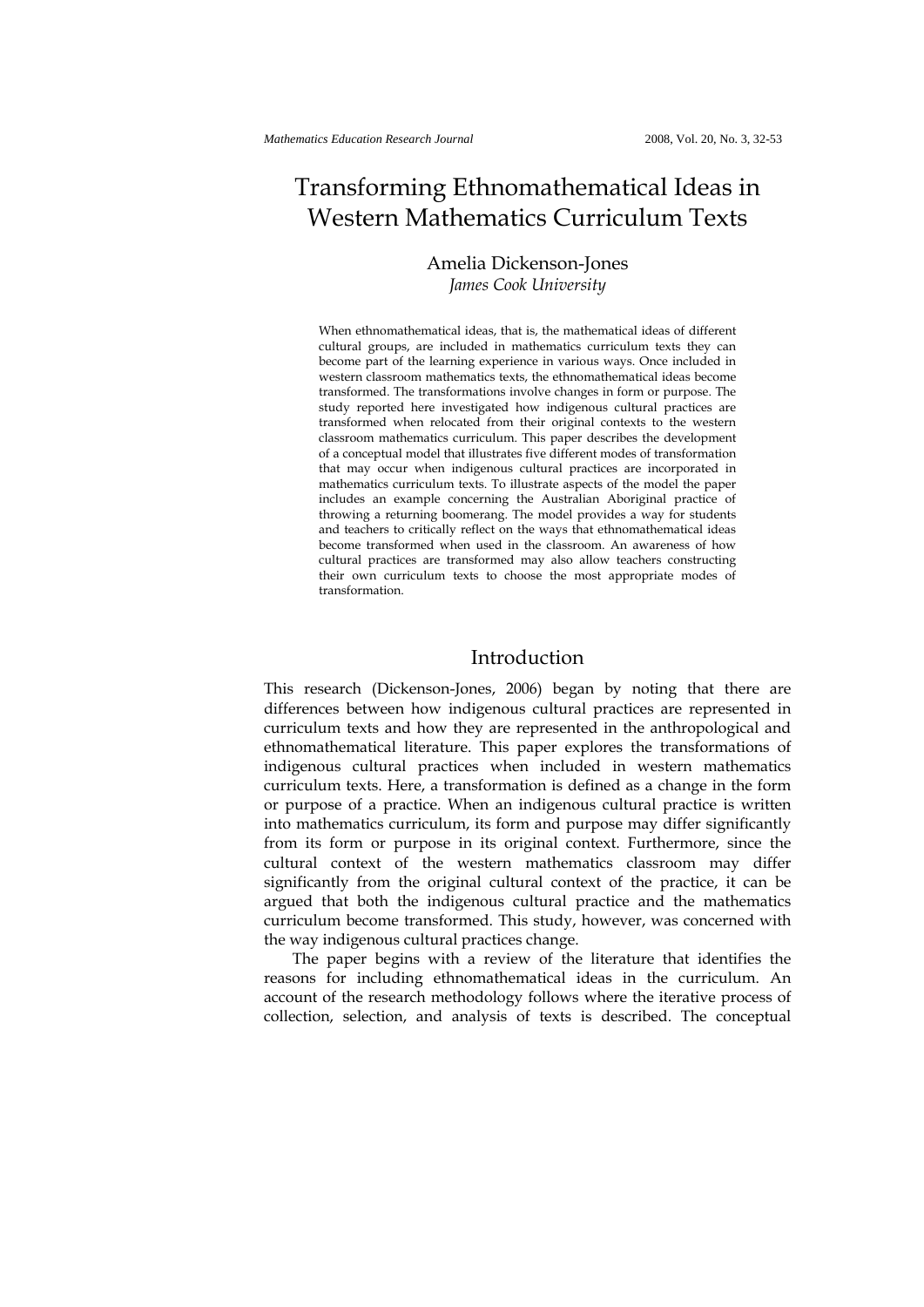background to the study that drew on Bishop's (1993) notion of culture conflict in mathematics curriculum and on Kelly's notion of surface and core constructs (cited in Bishop, 1993) is also outlined. The analysis involved descriptive and comparative components across a range of criteria chosen to highlight the ways that the cultural practices are transformed.

The findings of the research are then synthesised as a relational model where the five different modes of transformation are identified relative to one another. By way of example, a curriculum text that incorporates the Australian Aboriginal practice of throwing a returning boomerang is described to illustrate the nature of three of the five modes of transformation.

A discussion follows in which the model is compared and contrasted with Adam's (2004) conceptualisation of ethnomathematical curriculum. Alangui's (2006) notion of mutual interrogation is also discussed in relation to the modes of transformation generated in this research.

The paper concludes with an account of the limitations of the study and implications for educators with reference to applications of the model in classroom practice and curriculum design.

#### Literature Review

Efforts have been made to conceptualise the ways that ethnomathematical ideas are included in the curriculum. One such attempt is Adam's (2004) classification of types of ethnomathematical curriculum identified in terms of the reasons for including ethnomathematical ideas. These ethnomathematical ideas may be included in mathematics curriculum texts for various reasons, for example mathematical games might be used as a motivational tool (Stillman, 1995; Zaslavsky, 1994) or mathematical ideas from the learners' culture might promote understanding of western mathematics (Knijnik, 2002). Adam (2004) and Begg (2001) identify five types of ethnomathematical curriculum based on the reasons for including ethnomathematical ideas.

One type of ethnomathematical curriculum seeks to make mathematics meaningful by presenting mathematics as a response to the needs of students (Adam, 2004). The ethnomathematical ideas of the students' cultures may be included in order to acknowledge and value their cultural backgrounds (Adam, 2004; Adam, Alangui, & Barton, 2003). Bishop (1988) also suggests that mathematical ideas from the learners' cultural background may be used to convey mathematical concepts in the classroom. This is based on the idea that students will recognise the relevance of mathematics if connections are made with activities that are familiar to them.

A second type of ethnomathematical curriculum might focus on the concept of mathematics as a human and socio-cultural construction and thus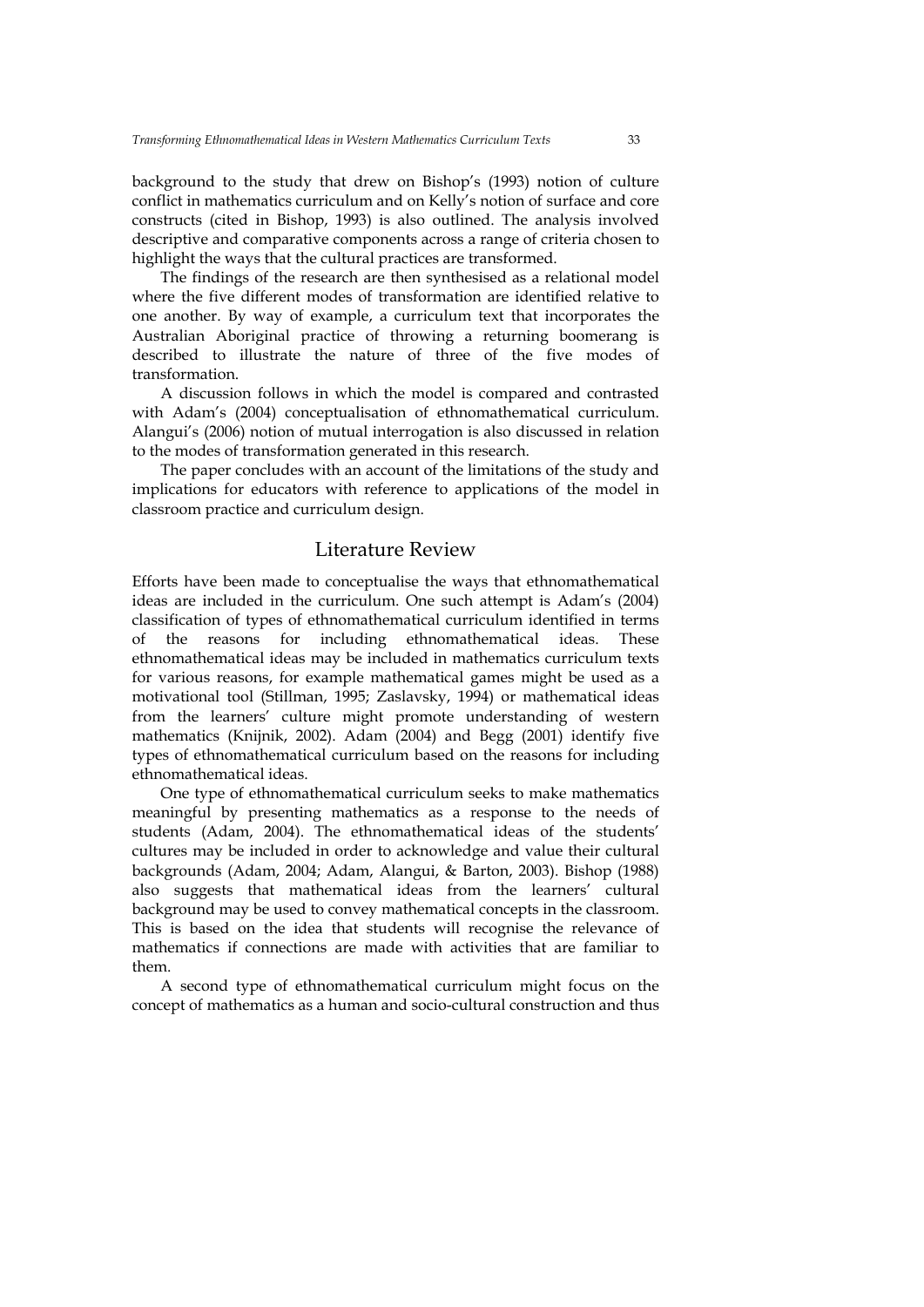students examine the history of mathematical development in different cultures (Adam et al., 2003; Begg, 2001). For example, Hirsch-Dubin (2006) describes a mathematics education programme based on the development of the mathematical practices of the Ancient Mayans.

The third type acknowledges cognitive aspects of an individual's mathematical development. This type of curriculum is based on the idea that the development of mathematical thinking is a holistic process that occurs through concrete experience (Adam, 2004; Begg, 2001). One reason for this type of ethnomathematical curriculum is that knowledge should be connected so that students are given opportunities to recognise the links between mathematics and other forms of knowledge (Begg, 2001). In this type of curriculum, mathematics could be integrated with other disciplines (Begg, 2001). Mathematical ideas from the students' own cultures would be incorporated so that learning experiences would begin with concepts that are familiar to the child in order to connect existing knowledge with their own cultural mathematics and hence with world mathematics (Adam, 2004).

A fourth type of ethnomathematical curriculum is based on the premise that practices of the mathematics classroom constitute a distinct culture. In this conception of curriculum the way that mathematics is taught may be adjusted to make the classroom context more suited to the cultural backgrounds of the students (Bishop, 1988). This type of curriculum is concerned with how content is organised and presented as opposed to what mathematical ideas are taught (Adam, 2004).

The fifth type of ethnomathematical curriculum seeks to validate the mathematical ideas that form a part of the students' culture by integrating them with classroom mathematics (Adam et al., 2003). In this case, students would participate in mathematical activities from their own culture in order to encourage them to develop an understanding of "how mathematical ideas develop, how they are built into systems, how they are formulated, and how they are then applied in various ways within the culture" (Adam, 2004, p. 52).

In contrast to the pro-ethnomathematical views of Begg (2001) and Adam et al. (2003), Rowlands and Carson (2002) express concerns about the place of ethnomathematics in curriculum. While many mathematics teachers have begun to incorporate ethnomathematical ideas into the curriculum, there remain questions related to how they should be included. Rowlands and Carson (2002) identify four roles that ethnomathematics may take in mathematics curriculum. The four different positions Rowlands and Carson (2002) identify are as follows: "ethnomathematics should replace academic mathematics, ethnomathematics should be a supplement to the mathematics curriculum, ethnomathematics should be used as a springboard for formal academic mathematics and ethnomathematics should be taken into consideration when preparing learning situations" (p. 79). Rowlands and Carson base their argument on elitist interpretations of ethnomathematical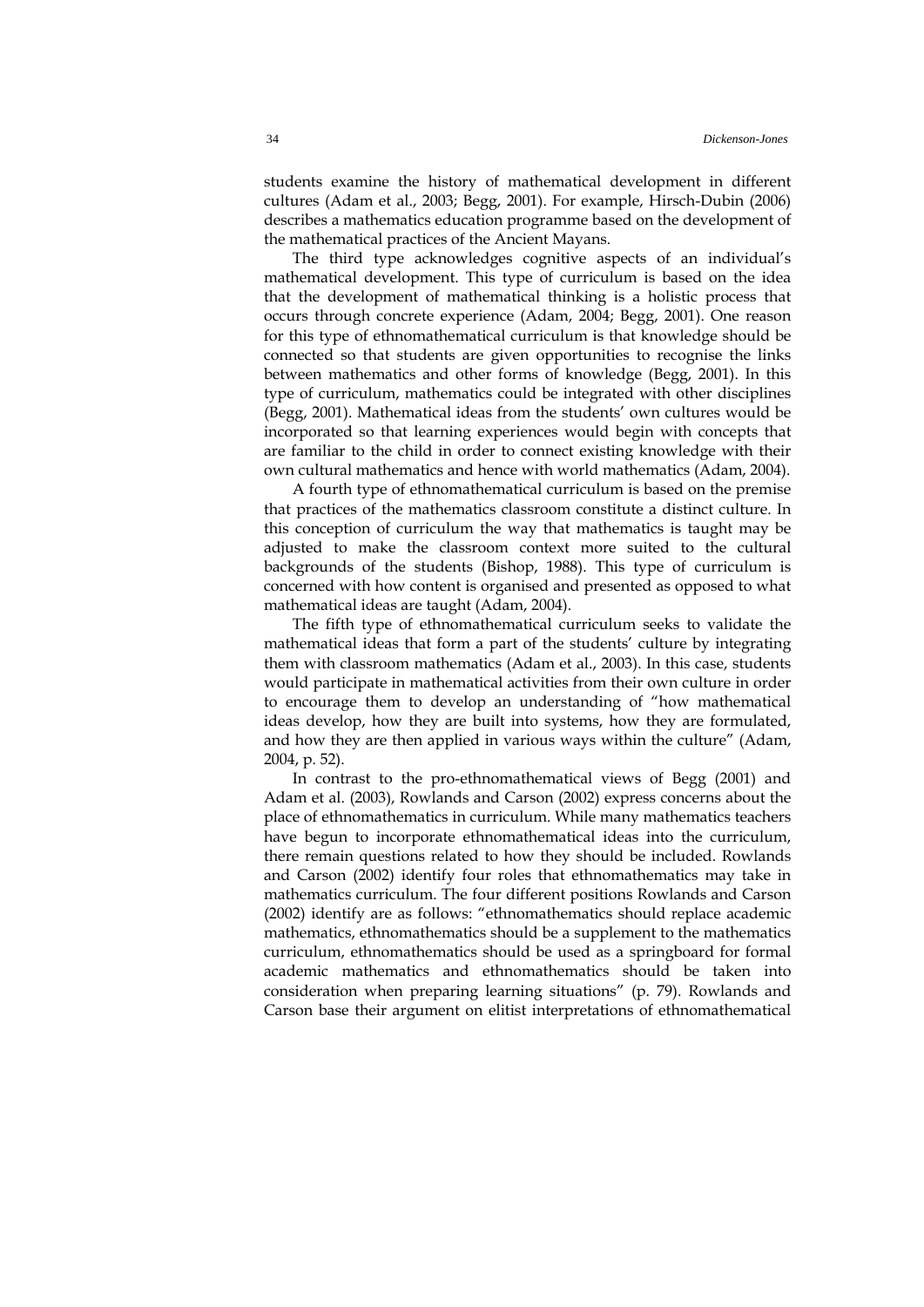curriculum and express concerns about affects on the position of what they refer to as "formal academic mathematics." The fact that they do not recognise formal academic mathematics as an ethnomathematics in its own right indicates that they have misunderstood the essence of ethnomathematical curriculum. In response to Rowlands and Carson's (2002) critique, Adam et al. (2003) argue that the displacement of formal academic mathematics is not the intention of ethnomathematics. They advocate a curriculum where both western mathematics and the mathematical ideas of different cultures may be equally valued (Adam et al., Barton, 2003).

These types of classifications of ethnomathematical curriculum are concerned with the reasons for incorporating the mathematical ideas of different cultures into the learning experience, but do not focus on what happens to the cultural practices when written into the western curriculum. The contribution that this study makes to existing research in the field of ethnomathematical curriculum is to highlight what happens to indigenous cultural practices when they are included in mathematics curriculum texts.

Ethnomathematical ideas are transformed rather than transplanted when included in the curriculum. Transformation occurs when western classroom mathematics intersects with the cultural practices of indigenous groups and may involve many issues that are related to preserving aspects of two different systems of knowledge.

An example that effectively illustrates how these transformations may occur is the Garma Maths curriculum written by and for the *Yolngu* people of Yirrkala in the Northern Territory of Australia (Christie & Yirrkala School Action Group, 1992; Watson-Verran, 1992). The Garma Maths curriculum was developed so that students could learn about *Yolngu* cultural practices as well as western classroom mathematics. One challenge was the need to reconceptualise the education process based on *Yolngu* understandings of space and time (Watson-Verran, 1992). Previous metaphors of Australian Aboriginal education were inadequate since they were based on western linear understandings of space and time and thus the previous metaphors conceptualised Aboriginal education as a two way road where *Yolngu* knowledge and western knowledge are seen as parallel systems.

For *Yolngu* people time spirals outwards from a central point as opposed to western conceptions of space and time as linear (Thornton, 1995). This means that objects or sites that are no longer physically present still appear in *Yolngu* maps of the land (Christie & Yirrkala School Action Group, 1992; Thornton, 1995) since it is possible for the past, present, and future to co-exist. The metaphor of the spiral was extended to conceptualise the philosophy of the Garma Maths curriculum as the place where the waters of a stream and the waters of the ocean spiral together and thus become one body of water (Christie & Yirrkala School Action Group, 1992). The stream represents *Yolngu* knowledge systems and the ocean symbolises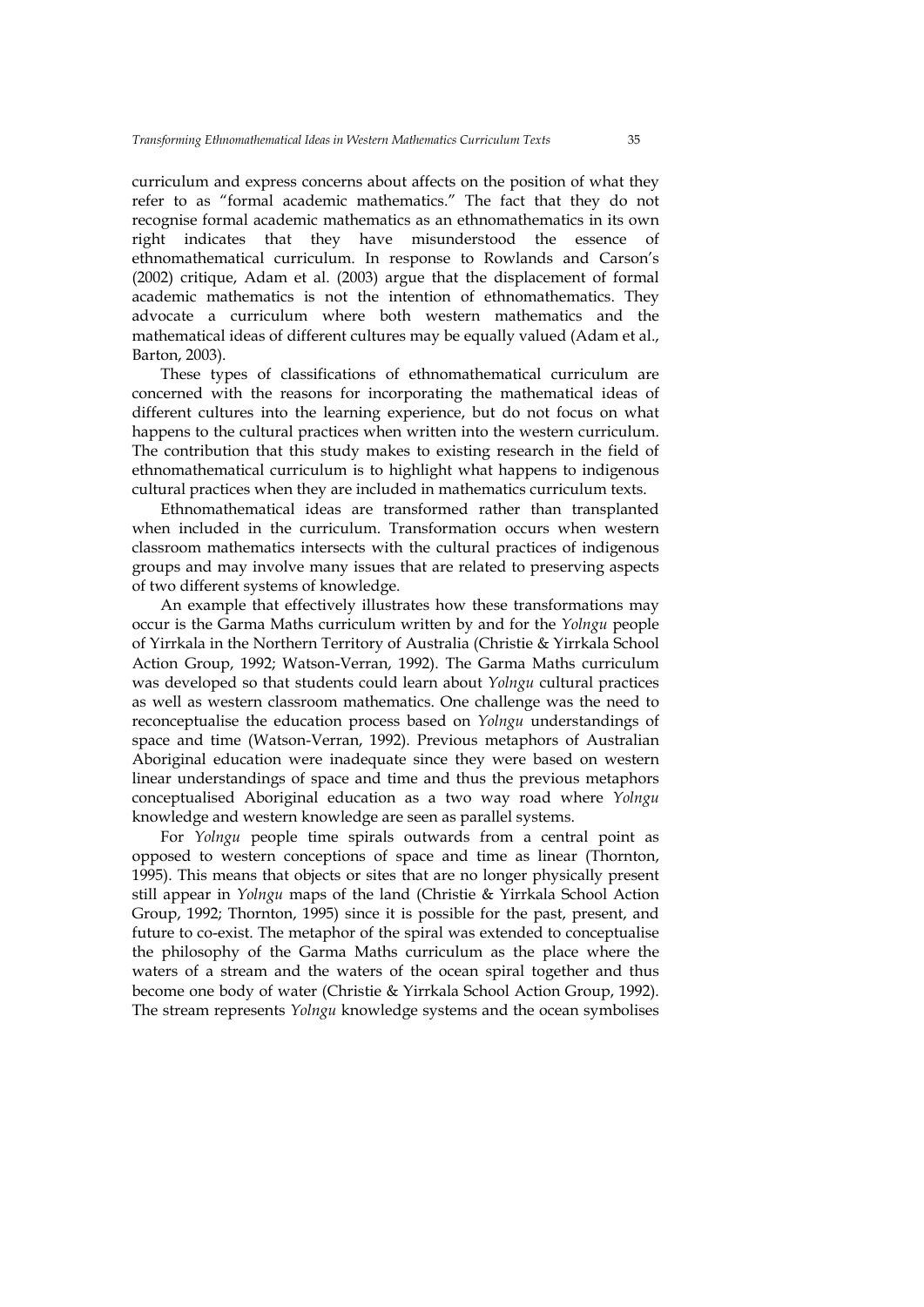western knowledge. Garma is the place where these two ways of knowing meet and are able to become one body of knowledge while both remain true to their origins. This conceptualisation of education sought to accord equal value to both of these knowledge systems and to illustrate the merging of different ways of knowing.

An understanding of the metaphors that informed transformations of *Yolngu* practices during the development of the Garma Maths curriculum supplied a rationale for considering transformations from the perspective of the indigenous cultural practices in the texts. The Garma Maths metaphors provided a way to view the transformations that occur with respect to aspects of the original contexts of the practices rather than only imposing the constructs of western mathematics.

#### Research Methodology

## *Data Collection and Selection*

The data collection, selection, and analyses processes used in the study were iterative in the sense that one stage informed another in a cyclical manner. For example, preliminary analysis occurred during the data collection and selection phases to ensure that a range of different text types were represented and that sufficient literature was available to describe the practices in their original contexts.

Data collection was the first stage and involved the location of written mathematics curriculum texts that contained indigenous cultural practices. The collection of curriculum texts was limited to the countries of New Zealand, Papua New Guinea, and Australia. The texts were collected via library and Internet searches.

The second stage entailed reducing the set of texts collected to a manageable number. Criteria used here required that there be at least one text from each of the three countries, and that there were different types of curriculum documents and a range of indigenous cultural practices.

The third step involved the collection of supporting literature referring to either the indigenous cultural practices or mathematisations of these practices. There were three different categories of text consulted at this stage: ethnomathematical literature; anthropological writings about the practices; and other reference materials dealing with aspects of the particular practice. During this phase, analysis was undertaken in order to determine whether there was sufficient information to compare the representations of indigenous cultural practices in the supporting literature with their representations in the curriculum. Existence of supporting literature was crucial to the analysis in order to determine the transformations of the indigenous cultural practices that had occurred. In the absence of adequate supporting literature a replacement curriculum text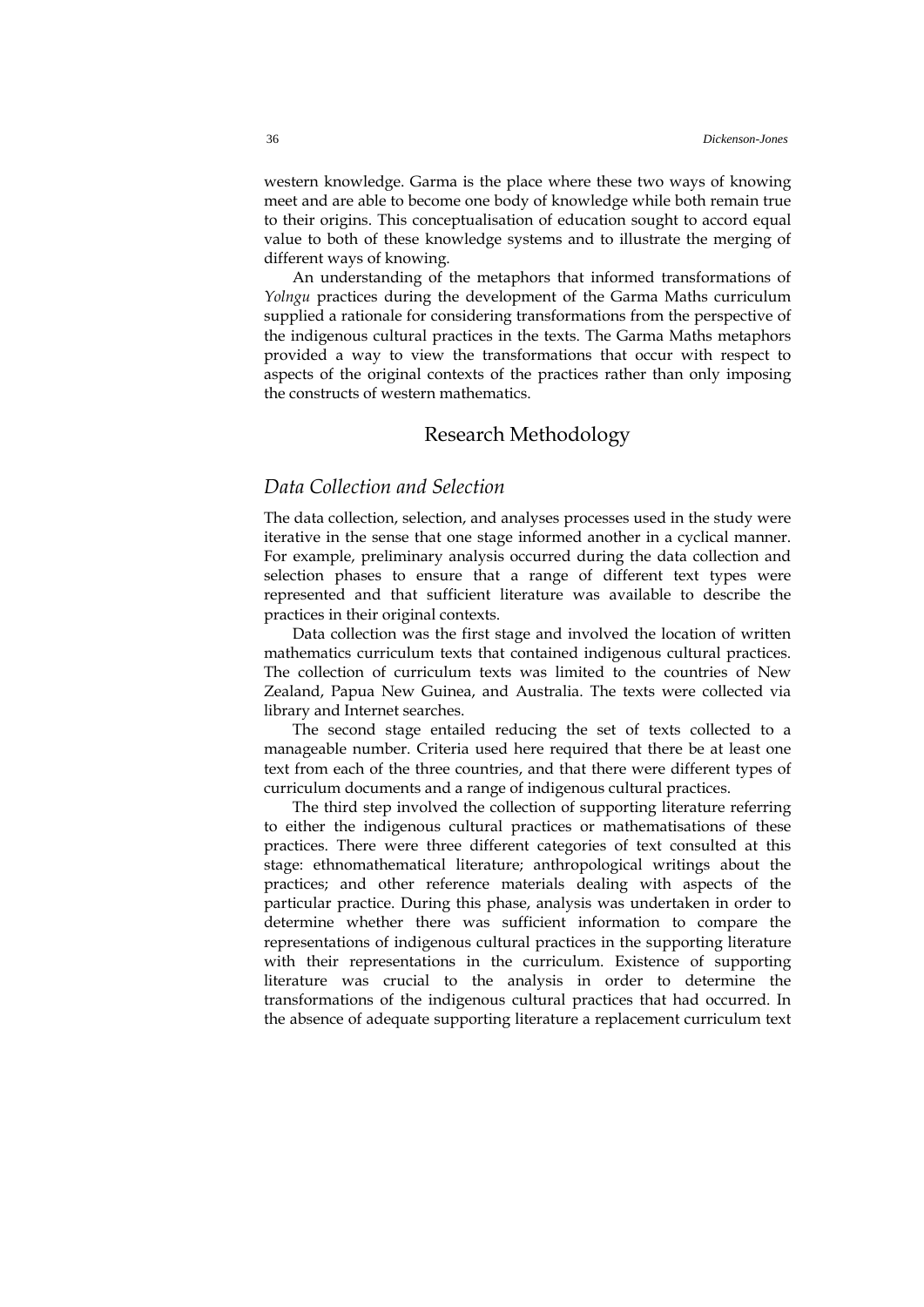was selected from the original body of data. Descriptions of the intended student group and intended outcomes were also required in order to make these comparisons. The data collection process continued to return to the data selection phase until the final data set comprised seven mathematics texts - two texts each from Papua New Guinea and New Zealand and three from Australia – and the supporting literature describing the cultural practices contained in these texts.

The seven texts finally selected were chosen to be indicative of a range of different ways in which indigenous cultural practices may be included in curriculum resources in the three countries. They were not intended to be definitive nor representative of the complete range of mathematics curriculum materials available. Such a task was not possible within the scope of this small research project.

#### *Descriptive and Comparative Analyses*

The analyses consisted of descriptive analysis followed by comparative analysis. Again, these processes were iterative given that one stage of analysis informed another. Both the intended student engagement with the practice and the intended outcomes of the text were crucial to the analyses since these were the criteria used to determine the form and purpose of the cultural practice when relocated into a curriculum text. Bishop's (1993) responses to culture conflict in the mathematics curriculum provided a starting point to describe the intended student engagement with the indigenous cultural practices in the texts. The analysis began with the concept of culture conflict but was eventually conducted in a manner that differed from this analytic frame.

The first phase of analysis was conducted to describe the curriculum texts in terms of the cultural practice in the text, the intended student engagement with the practice, intended student group, and the intended outcomes of the curriculum text. The criteria that framed the descriptive analysis were required so that these aspects of the texts could be compared in the comparative analysis phase.

Although he does not identify as an ethnomathematician, Bishop (1988) recognises that mathematical ideas are constructed by the societies that apply them as a way of coping with and understanding their world. Bishop (1993) asserts that a difference between a student's out-of-school contexts and the context of the mathematics classroom can potentially result in culture conflict. While his focus was on changes of western mathematics curriculum that may occur when including cultural perspectives, this research was concerned with transformations of the indigenous cultural practices.

Culture conflict is defined as a dissonance between the culture of the mathematics classroom and a student's out-of-school cultural context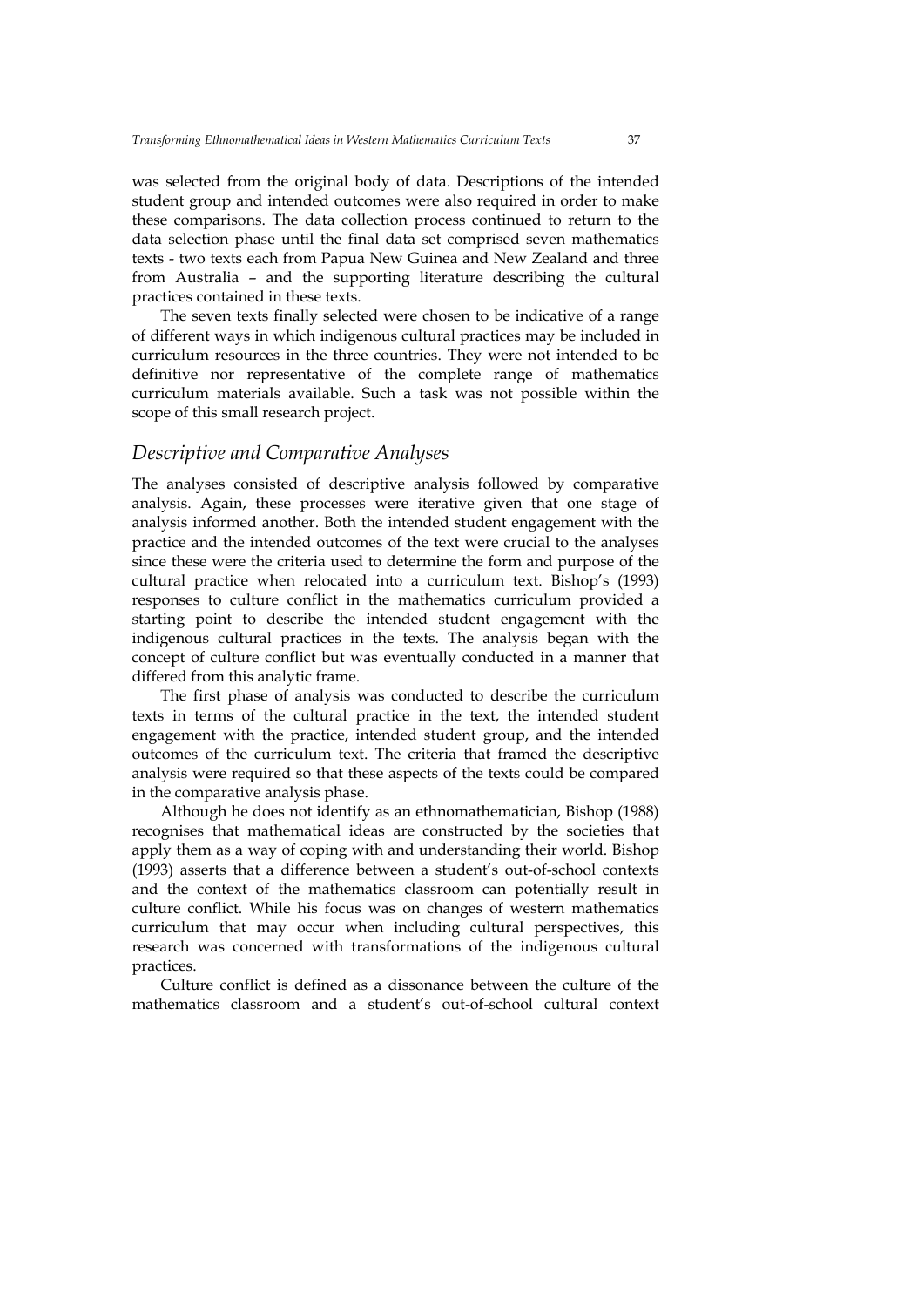| Curriculum Responses to Culture Conflict in Mathematics Education |                                                           |  |
|-------------------------------------------------------------------|-----------------------------------------------------------|--|
| Approaches to culture<br>conflict                                 | Curriculum                                                |  |
| Culture-free traditional view                                     | Traditional canonical                                     |  |
| Assimilation                                                      | Some child's cultural contexts included                   |  |
| Accommodation                                                     | Curriculum restructured due to child's<br>culture         |  |
| Amalgamation                                                      | Curriculum jointly organised by teachers<br>and community |  |
| Appropriation                                                     | Curriculum organised wholly by<br>community               |  |

(Bishop, 1988). Table 1 summarises the possible curriculum responses to culture conflict. Table 1.

*Source:* Adapted from Bishop, A.J. (1993, July). *Conceptualising Cultural and Social Contexts in Mathematics Education* (p. 8-9)*.* Paper presented at the Contexts in Mathematics Education Conference, Brisbane. Columns two, four, and five are omitted.

Clearly an indigenous cultural practice and classroom practice are embedded in distinct cultures. Thus, in order for an indigenous practice to be incorporated in western curriculum, a change must occur. Bishop's (1993) responses to culture conflict identify changes that may occur from the perspective of western mathematics curriculum in order to include indigenous perspectives. Although not concerned with how the indigenous cultural practices themselves become transformed, Bishop's categories provided a starting point for analysing the transformations that may occur when ethnomathematical ideas are combined with western mathematical concepts in the classroom. This study was concerned with the adjustments made to the indigenous cultural practices.

Kelly's (cited in Bishop, 1993) notion of surface and core constructs utilised in the study provided a basis for the comparative analysis. One's surface constructs are adjusted when a new idea or experience may be accepted into one's existing schema with relative ease. In contrast, one's deeper or core constructs are adjusted when a new or unfamiliar experience is accepted into one's existing schema.

The metaphors of surface and core constructs were utilised here to identify the transformations to which indigenous cultural practices may be subject when written into western mathematics curriculum texts. These transformations were determined by considering whether the surface or core constructs of the practices were adjusted when removed from their original contexts. Surface constructs were defined as the form or appearance of the practice while core constructs were concerned with the function of the practice in its original context.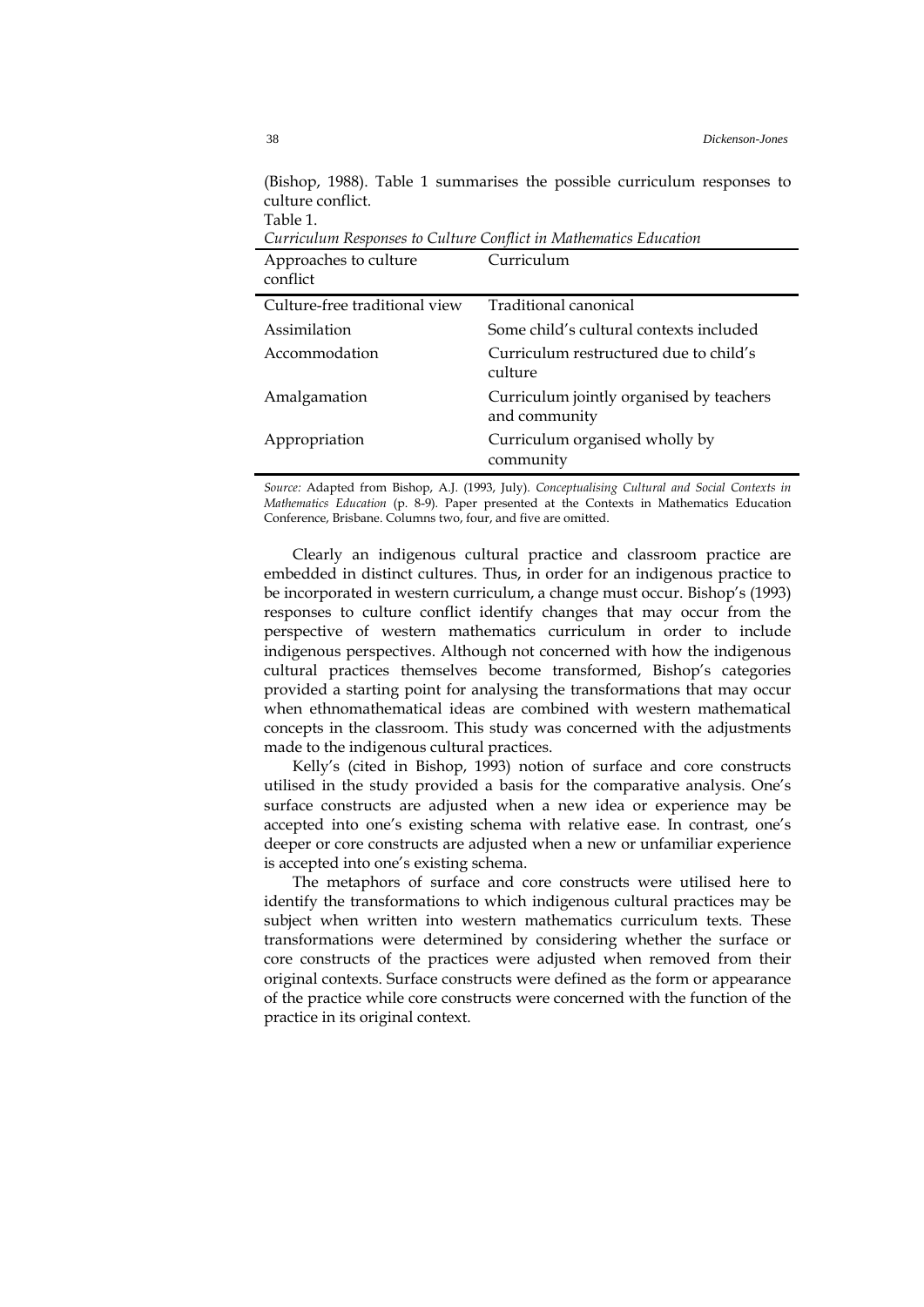The second stage of data analysis involved a direct comparison among the texts that formed the final data set. This analysis was conducted at two levels. Firstly, the form and purpose of the indigenous cultural practices in the original context were compared with their representations in the curriculum texts with reference to the intended student outcomes. Secondly, the texts were compared with one another according to the types of intended student engagement with the practice in the text. The types of student engagement were identified as: no engagement with the practice, engagement with aspects of the practice, engagement through theoretical comparisons, engagement through concrete comparisons, and performance of the cultural practice.

#### *Ethical Considerations of the Research*

The ethical considerations of the study related to the position of a nonindigenous researcher as the analyst of classroom mathematics curriculum texts based on indigenous cultural practices. An awareness of the potential to impose western mathematical constructs and thus trivialise the ethnomathematical ideas of different cultures was the main ethical factor (Ascher, 1991). An analysis of mathematisations of indigenous cultural practices requires that the researcher impose western understandings of mathematics on these practices. In doing so, it may appear that one form of mathematics is valued above different ways of knowing mathematically.

Also, in comparing representations of cultural practices, there is a danger that the research implies the superiority of a curriculum item where the practice in the text closely approximates its form and purpose in its original context. It is not the intention of this study to make value judgements concerning how the practices are transformed. Rather, the research seeks to illuminate how indigenous cultural practices may be transformed when included in western mathematics curriculum.

## Modes of Transformation

The types of student engagement with the indigenous cultural practices that were identified in the study are generalised in Table 2 as five different modes of transformation. The modes are defined as disjunction, translation, integration, correlation and union. Each of the five modes of transformation reflects a different form of student engagement with the indigenous cultural practice in the text. Table 2 summarises the characteristics of the five different modes of transformation in terms of the intended student engagement with the practice and the outcomes of the curriculum text.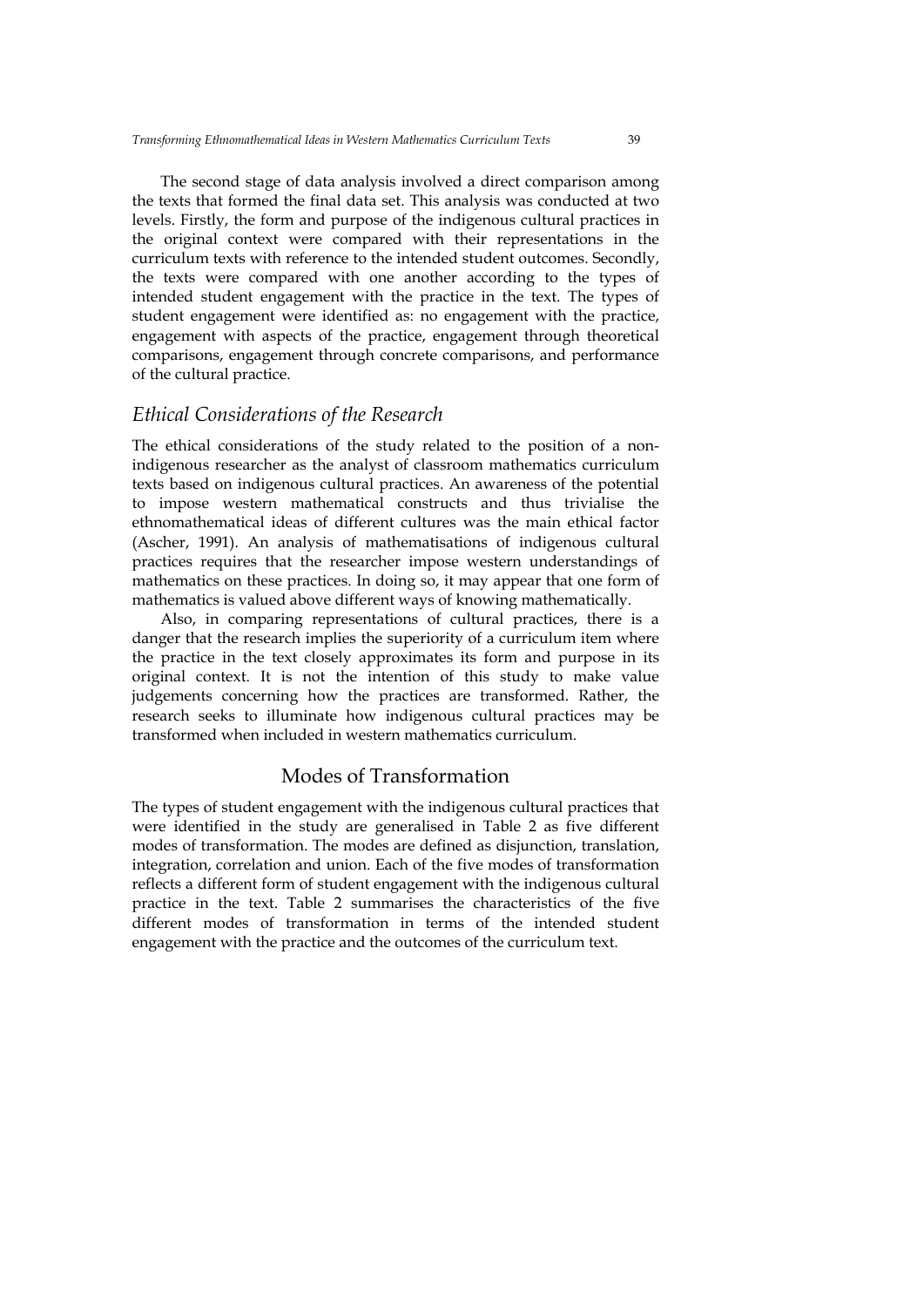Table 2. *Different Modes of Transformation*

| Dyjerent ividuce o<br>Modes | 1 <i>ransjormation</i><br>Intended student engagement                                                                                                                             |
|-----------------------------|-----------------------------------------------------------------------------------------------------------------------------------------------------------------------------------|
| Disjunction                 | Students do not need to engage with the cultural practice.                                                                                                                        |
|                             | Students are not required to engage with different ways of<br>knowing the western classroom mathematics in order to<br>achieve the intended outcomes.                             |
| Translation                 | Students interpret aspects of the cultural practice in<br>isolation from its original form and in terms of western<br>classroom mathematics.                                      |
|                             | Students are not required to engage with different ways of<br>knowing the western classroom mathematics in order to<br>achieve the intended outcomes.                             |
| Integration                 | Students engage with the cultural practice through<br>theoretical comparisons with western classroom<br>mathematics.                                                              |
|                             | Students are required to think about different ways of<br>knowing the western classroom mathematics in order to<br>achieve the intended outcomes.                                 |
| Correlation                 | Students engage with the cultural practice through<br>concrete comparisons with western classroom<br>mathematics.                                                                 |
|                             | Students are required to experience different ways of<br>knowing the western classroom mathematics in order to<br>achieve the intended outcomes.                                  |
| Union                       | Students engage with the indigenous cultural practice<br>through performance of the practice at least for some<br>purposes similar to the practice in its original context.       |
|                             | Students are required to engage with the western<br>classroom mathematics through the medium of the<br>indigenous cultural practice in order to achieve the<br>intended outcomes. |

Disjunction describes the transformation where student engagement does not occur with any aspect of the indigenous cultural practice. There is no engagement with different ways of knowing the western classroom mathematics as the representation of the practice is entirely dislocated from its original cultural context. A text referring to Maori Weaving Patterns (New Zealand Ministry of Education, n.d.-b) is an example of this mode of transformation. The practice appears to be included only to provide a stepping-stone towards understanding patterns and algebraic relations.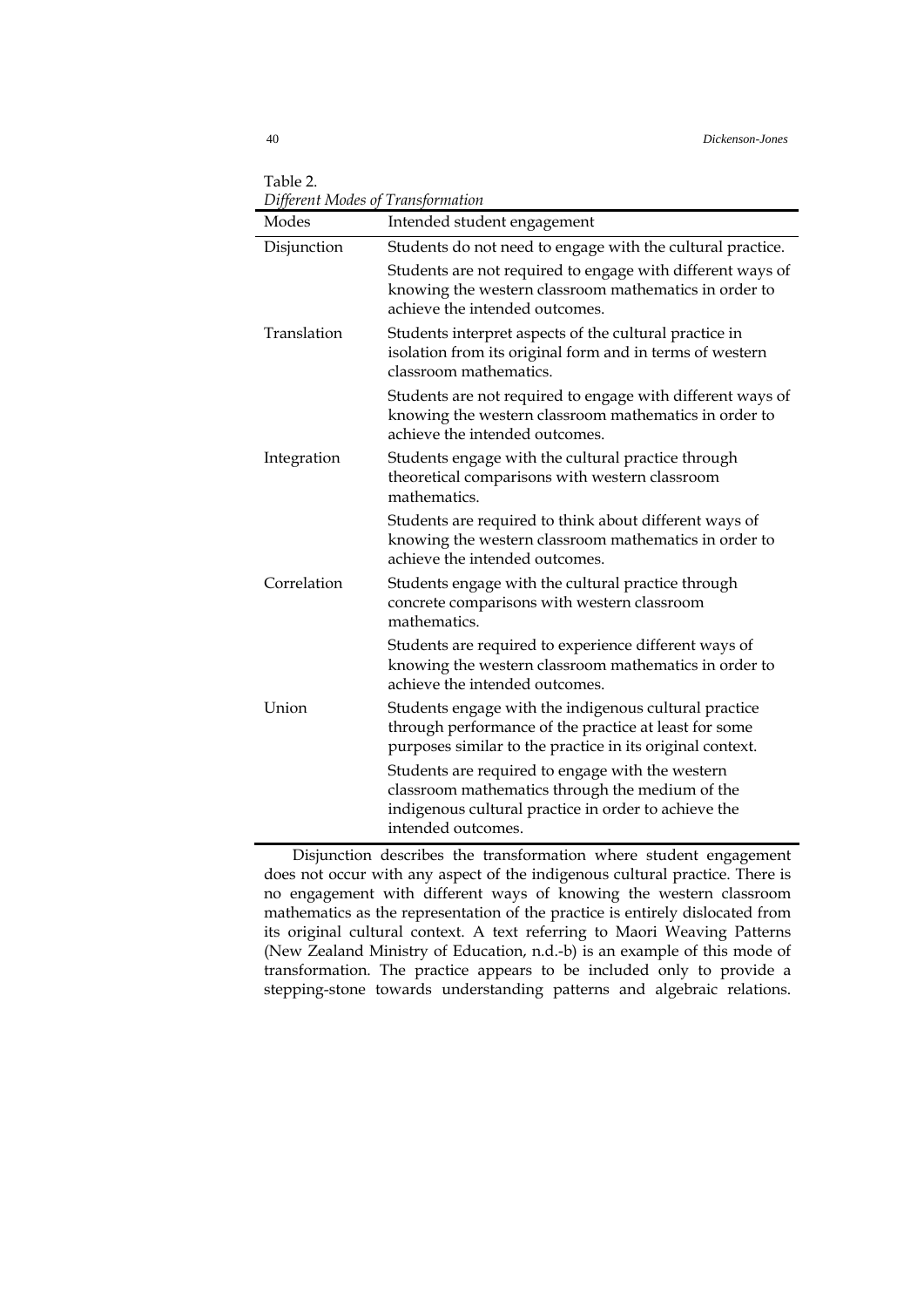Students are not required to engage with any aspect of the *tukutuku* weaving techniques.

Translation refers to the transformation where engagement is required with only some aspects of the indigenous cultural practice. Students engage with these aspects of the practice in order to interpret them in terms of the western classroom mathematics perceived in the practice. There is no student engagement with different ways of knowing. One example of this mode of transformation is a Samoan Art Patterns text (New Zealand Ministry of Education, 2004) which requires engagement with the practice in the sense that students are required to create their own *siapo* pattern using western classroom mathematical techniques.

Integration refers to the transformation where students are required to engage with the indigenous cultural practice through theoretical comparisons between the indigenous cultural practice and the western classroom mathematics. Student engagement with different ways of knowing occurs by theoretically comparing the cultural practice with the western classroom mathematics. An example of this mode may be seen in a text that incorporates PNG Measurement Systems (Ricky, Anea, & Miria, 2004). Students are required to discuss traditional measurements and make comparisons between traditional systems and metric measurement, but the intended student outcomes are concerned only with performance of the western classroom mathematics.

Correlation describes the transformation where engagement with the indigenous cultural practice is achieved through concrete comparisons with the western classroom mathematics. Students are required to experience aspects of the cultural practice as well as the corresponding classroom mathematics and to engage with different ways of knowing through concrete experience of both forms of mathematics. A curriculum item that illustrates characteristics of this mode of transformation is a Melpa Counting Systems text (Owens, 2003). The outcomes of this text require that students make concrete comparisons between Melpa systems of counting and the western system by performing both in a classroom situation.

Union refers to the mode of transformation that requires students to engage with the practice through performance of the indigenous cultural practice for at least some purposes that resemble those of the original context. Students are required to engage with the western classroom mathematics inherent in the curriculum text through a modified performance of the cultural practice. In this instance, the western classroom mathematics is presented as a different way of knowing mathematics. Of the seven texts only the *Yolngu* Kinship Relations text (Yirrkala Community School, 1991) was identified with the mode of union. In this case, the cultural practice written into the curriculum closely resembled the practice of *gurrutu* kinship relations in their original form. Students were required to relate to one another in a classroom setting according to the relationships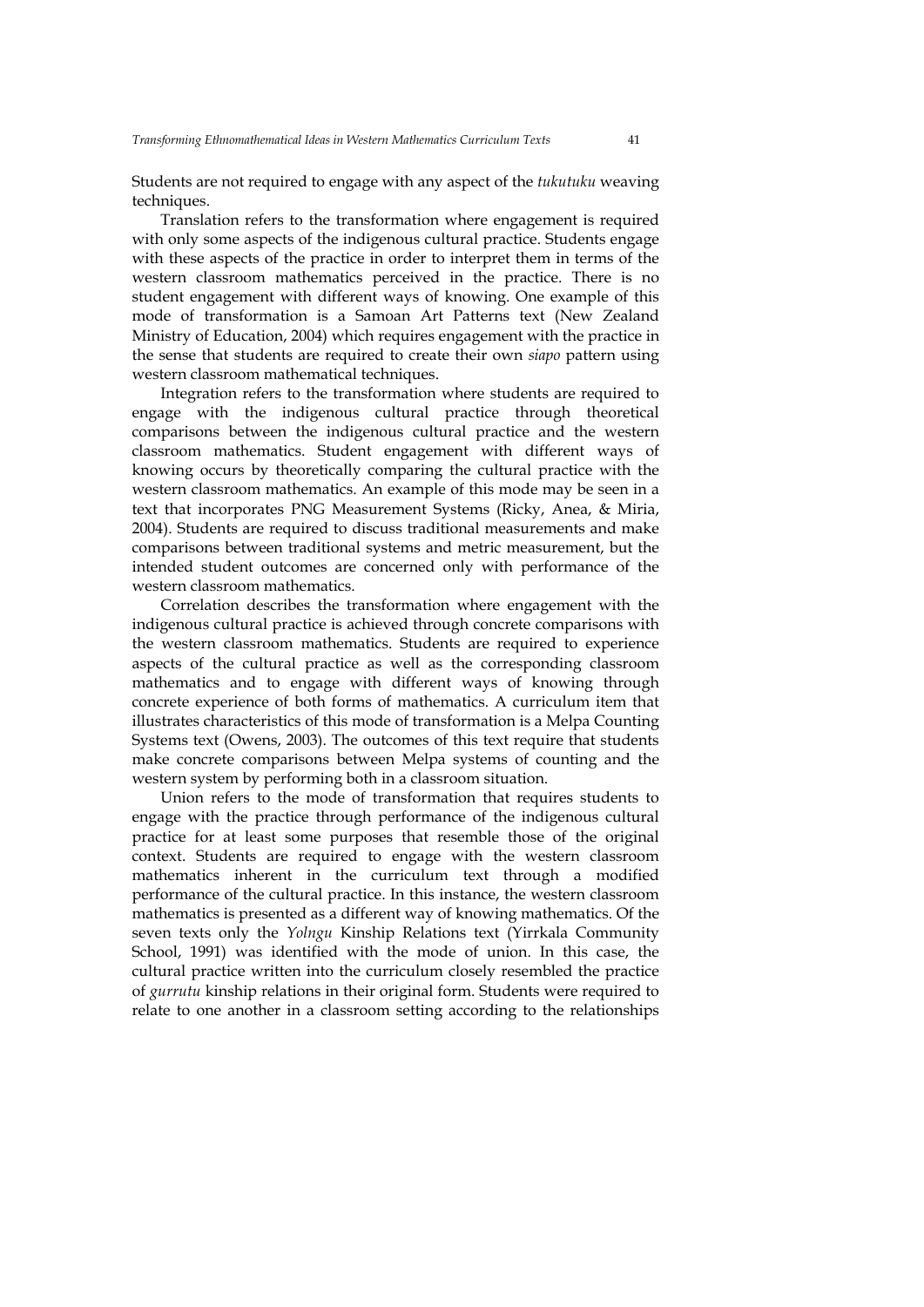defined by aspects of the *Yolngu* kinship system (Yirrkala Community School, 1991; Cooke, 1990). The outcomes of this text were concerned with the performance of the indigenous cultural practice as opposed to the western classroom mathematics.

The modes of translation, integration, and correlation are illustrated in more detail with reference to the Aboriginal Boomerang Dynamics text (New South Wales Board of Education, 2003) which is described in the following sections.

#### A Model to Map the Modes of Transformation

An extra dimension is added when these modes of transformation are represented relative to one another. Figure 1 is a model illustrating the different ways in which indigenous cultural practices are included in the mathematical curriculum texts that comprised the study. The model consists of five concentric circles with each annulus signifying a mode of representing indigenous cultural practices that was evident in the texts. The mode described as union is identified with the innermost circle where the representation of the cultural practice in the curriculum text most closely approximates the performance of the practice in its original context. The further the curriculum text is positioned from the centre of the model, the greater the difference between the representation of the indigenous cultural practice in the text and the practice in its original context. Concentric circles were used to highlight the non-hierarchical nature of the model and to illustrate the merging of two different systems of knowledge.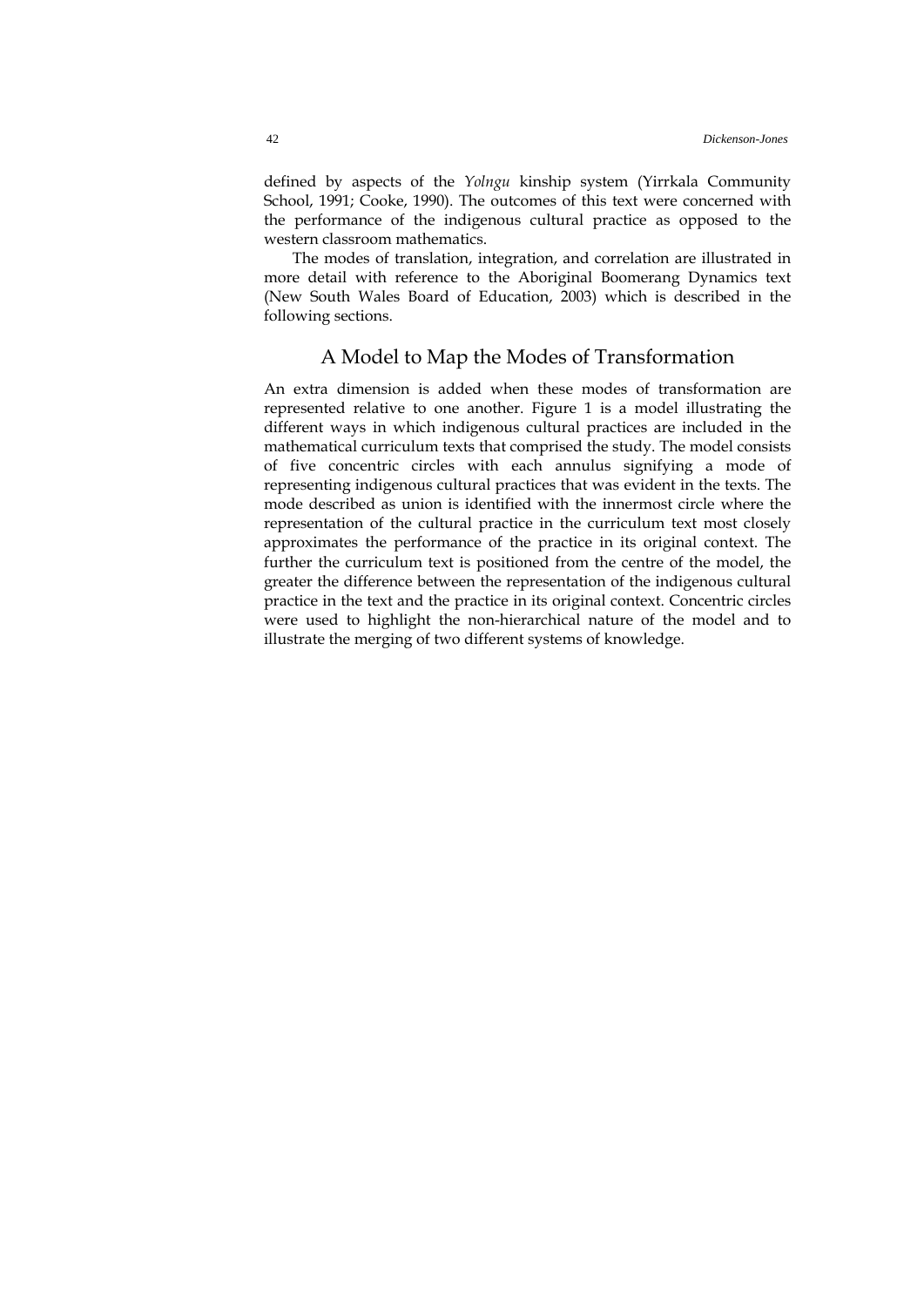

*Figure 1*. Modes of transformation of indigenous cultural practices.

A solid border encloses the annulus that represents disjunction to indicate that this mode of transformation is discrete. A text located in this zone can only be subject to disjunction as the practice is completely altered and thus assimilated into the western mathematics curriculum. In contrast, the circles that separate each of the four remaining modes are represented by broken lines to indicate that these boundaries are permeable. The curriculum texts can be assigned a position or positions on the model according to the various modes of transformation to which the cultural practice is subject when included in the text.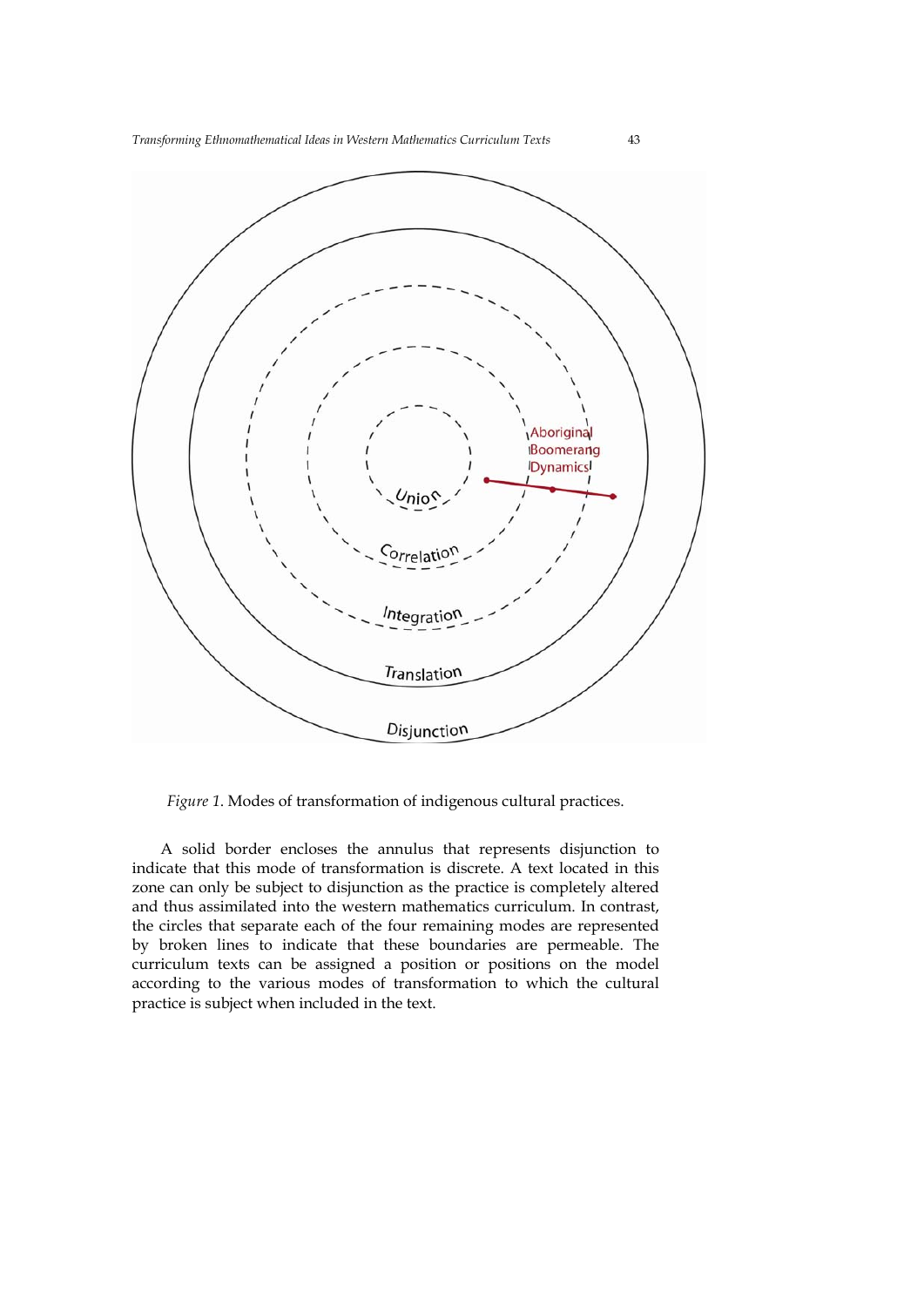The study revealed that the curriculum texts might correspond to more than one mode of transformation. Aside from disjunction, the modes of transformation in this model are not mutually exclusive. For example, as indicated on the model, the Aboriginal Boomerang Dynamics text (New South Wales Board of Education, 2003) requires three different types of engagement from the student and is thus located in three rings of the model. A text may be located in one or more rings depending on the types of engagement required from the student with the indigenous cultural practice. When this was the case the modes were positioned in adjacent annuli in the concentric circle model. Although none of the texts in the study did so, it may be possible for a text to occupy multiple but non-adjacent modes of transformation. For example, it is possible that a text might correspond to the modes of union and translation without being subject to correlation or integration.

In the following section the Aboriginal Boomerang Dynamics text (New South Wales Board of Education, 2003) is used to illustrate the characteristics of the modes of transformation of translation, integration, and correlation.

#### Aboriginal Boomerang Dynamics

In this section the Aboriginal Boomerang Dynamics text (New South Wales Board of Education, 2003) is analysed in order to highlight the multi-modal nature of the model. Since the analysis used in the study relied on comparisons between the intended student engagement with the cultural practice in the mathematical text and the practice in its original context, it is necessary to describe the relevant aspects of the practice itself. This section therefore begins with a brief contextual description of the curriculum text followed by a description of the cultural practice itself. The ways in which the curriculum text illustrates the modes of translation, correlation, and integration are then detailed.

#### *Curriculum Text Type and Location*

The Aboriginal Boomerang Dynamics text (New South Wales Board of Education, 2003) is an integrated unit based on a number of traditional Australian Aboriginal cultural practices. The activities with which the analysis was concerned are centred on the cultural practice of throwing a returning boomerang. The unit was designed through collaboration between the New South Wales Board of Studies and primary and high school teachers in the town of Coonabarabran. The resource has been developed specifically for a school with a large Australian Aboriginal population and aims to cater for the learning styles of these students. The unit is intended for use with indigenous and non-indigenous students from grades 6 to 8.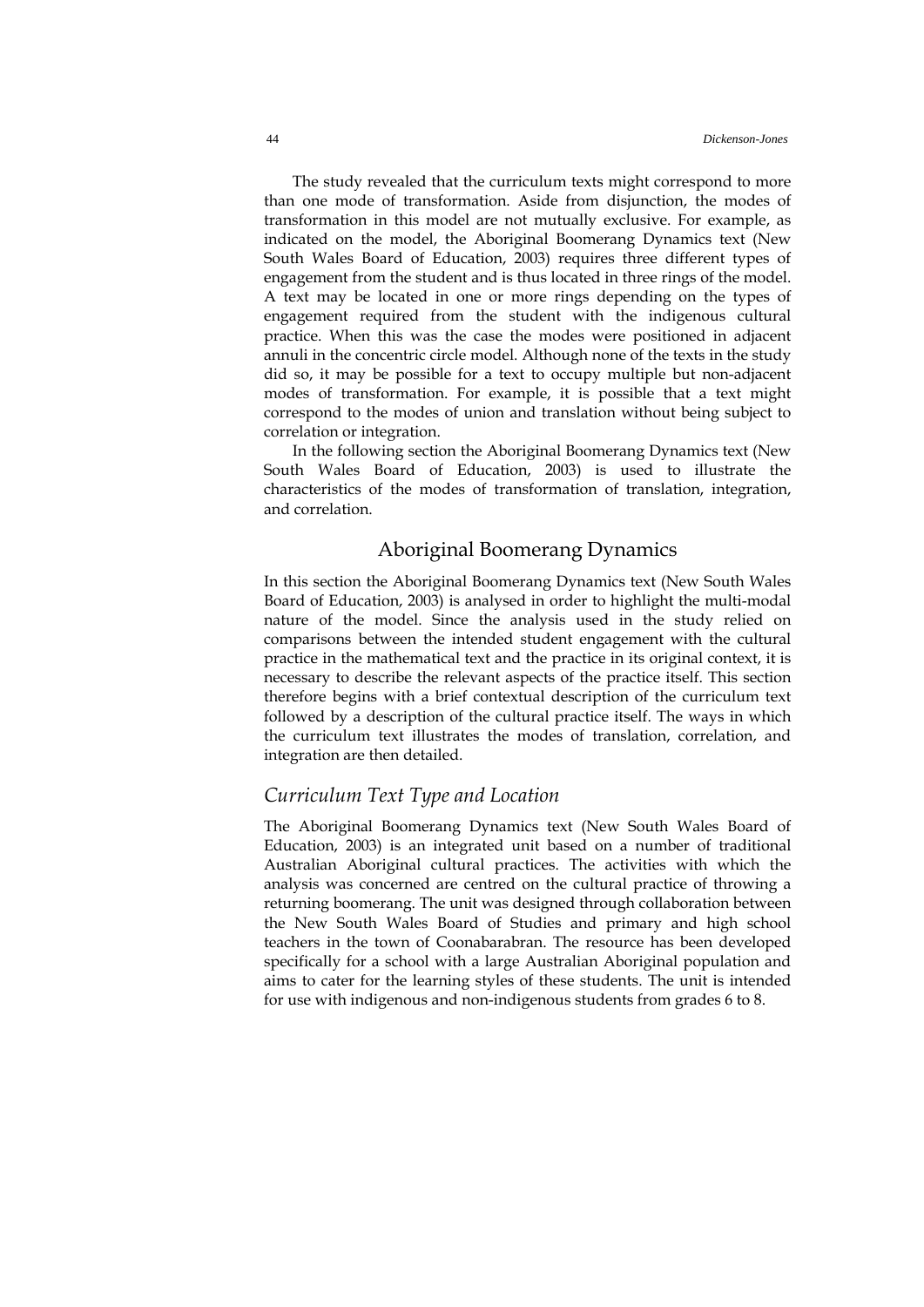The unit covers concepts associated with geometry and measurement including angles, length, and distance (New South Wales Board of Education, 2003). Activities that are related to returning boomerangs involve estimation of the angles between the two arms of boomerangs, flight paths, and the trajectory required to successfully throw a returning boomerang.

#### *Cultural Practice: Returning Boomerangs*

Boomerang is widely accepted as the name for a curved throwing stick that when thrown "traverses a flight path which differs considerably from that of a thrown stick" (Hess, 1975, p. 23). The word boomerang was adapted from the name in the *Turawal* language of the Aboriginal people of George's River near Sydney and although throwing sticks in other regions are identified by other names, this has become the accepted term to describe traditional throwing sticks from Aboriginal communities Australia wide (Barlow, 1994).

 Returning boomerangs are used for recreational purposes rather than hunting and come in a variety of designs depending on the region of origin. Both the length of the wings and the angle of the curved wood contribute to the flight path of a boomerang. In order for the boomerang to return, it must be thrown with sufficient force, at the correct angle to an oncoming wind, and at approximately five degrees to the horizontal (Barlow, 1994; Cislunar Aerospace Incorporated, 1997). There is also a returning variety known as the cross boomerang which was traditionally used in the Cairns district of Australia (Hess, 1975). This variety consists of two pieces of straight wood tied together in the centre, so that all four arms are equal lengths and meet at right angles (Hess, 1975).

The making of boomerangs is an involved process. Traditionally, a piece of wood of the correct shape is cut from a tree using stone axes (Barlow, 1994). It is necessary that the chosen wood have a curve of the desired magnitude as this makes the boomerang stronger and ensures that it does not split easily if it strikes an object during flight. The rough shape is created using a stone axe and refined using a traditional adze with a metal blade. Boomerangs are then shaped and hardened over the fire before tools such as quartz flakes or bone and shell are used to complete the final design (South Australian Museum, 2000).

### *Translation*

Translation refers to the mode of transformation where students engage with aspects of the indigenous cultural practice in isolation from its original context in order to achieve outcomes that are related to the western classroom mathematics. A learning activity that illustrates the mode of translation requires that students construct replica boomerangs in order to complete activities related to western classroom measurement. Students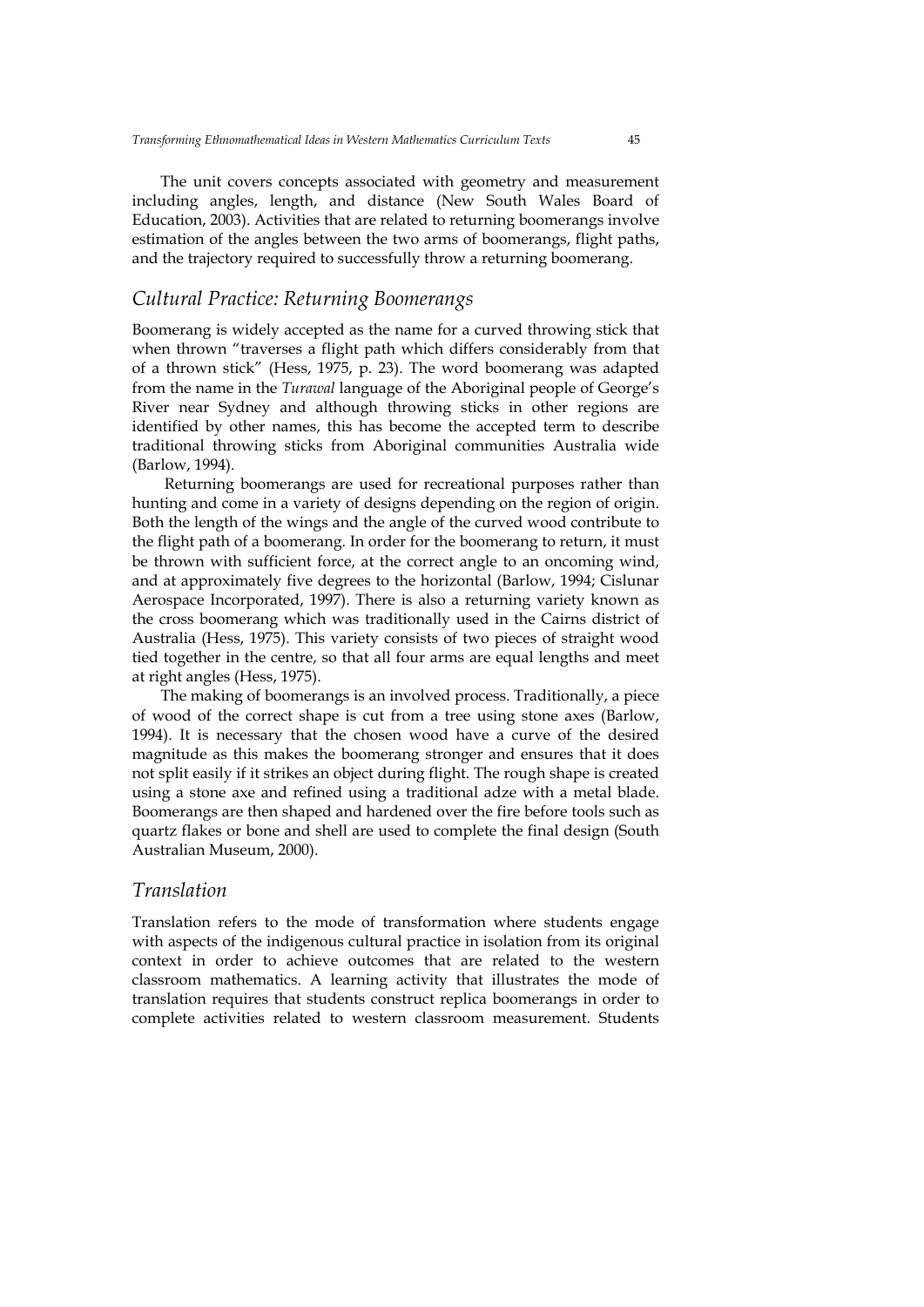make boomerangs from paddle-pop sticks with four, five and six sides and throw these boomerangs, estimate then measure the distance travelled, and draw conclusions about the flight paths of the different boomerangs (New South Wales Board of Education, 2003). This activity is an example of translation since the indigenous cultural practice is included with the purpose of demonstrating aspects of the western classroom mathematics inherent in the practice.

Clearly, this activity refers to the practice of throwing returning boomerangs in order to teach about aspects of western classroom mathematics such as measurement. Although required to construct boomerangs, students do not need to use or possess knowledge of traditional techniques used to carve returning boomerangs. In addition, the purpose of throwing the boomerang is far removed from its original form and purpose since students are engaged in western classroom measurement rather than a recreational activity.

#### *Integration*

Integration refers to the mode of transformation that allows students to engage with the indigenous cultural practice through theoretical comparisons between the practice and the western classroom mathematics. The first learning activity in the Aboriginal Boomerang Dynamics curriculum text (New South Wales Board of Education, 2003) involves a WebQuest based on the practice of throwing and constructing returning boomerangs. Students may use a worksheet or an electronic stencil that provides the links to sites that give information on Australian Aboriginal returning boomerangs. Students are required to follow these links to locate information about the flight of a boomerang such as "the angle that the boomerang must be thrown into the wind" (New South Wales Board of Education, 2003, online). Although questions are ultimately concerned with the western classroom mathematics perceived in the cultural practice, activities also require that students learn about the practice itself in terms of the purposes for and construction of different types of boomerangs. In this way, they are required to learn about the practice in order to make theoretical comparisons between the practice in its original form and the western mathematical concepts to which it is connected.

### *Correlation*

Correlation refers to the mode of transformation that allows students to engage with the cultural practice through concrete comparisons between the practice and the western classroom mathematics. As part of the 'Maths Day' at the Warrumbungles National Park Field Studies Centre students are required to experiment with throwing returning boomerangs (New South Wales Board of Education, 2003). The boomerang throwing activity focuses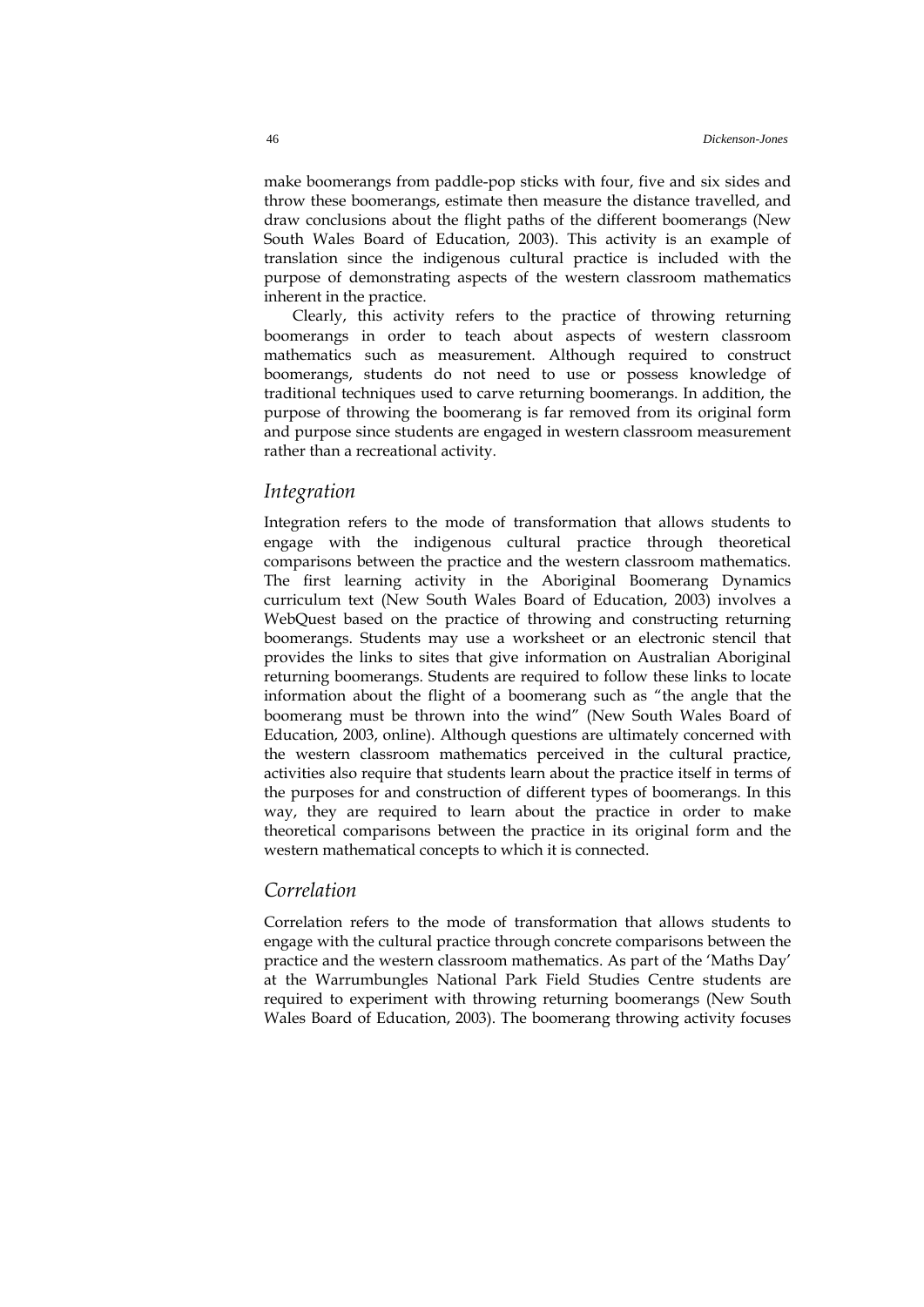on "the mathematical dynamics of throwing a returning boomerang" (New South Wales Board of Education, 2003, online) while allowing students to experience the practice for themselves. This activity illustrates the mode of correlation as it requires that students perform the practice itself as well as experience concepts of western classroom mathematics related to the aerodynamics of the flight of a returning boomerang.

## Discussion

The metaphor of surface constructs and core constructs (Kelly, cited in Bishop, 1993) described as part of the conceptual background to the analysis may be used to understand what each mode of transformation involves. The core constructs of an indigenous cultural practice are defined here in relation to the form and purpose of the performance of an indigenous cultural practice. Each mode of transformation can be considered in terms of adjustments to either surface or core constructs. With the exception of union, which requires performance of the practice for at least some purpose similar to its function in the original context, each of the transformations involved the adjustment of core constructs. The core constructs of the practices in the texts identified with the modes of disjunction, translation, integration, and correlation were adjusted to such an extent that the representations were very different from their original forms.

The concentric circle model depicting the five modes of transformation extends Adam's (2004) classification of ethnomathematical curriculum into five types. The modes of transformation identified go beyond reasons for implementing ethnomathematical curriculum and provide a framework for identifying the way that a cultural practice may change in form and purpose when included in curriculum texts. However, comparisons may be drawn between the five modes of transformation and Adam's (2004) five different types of ethnomathematical curriculum.

By way of example, the mode of transformation identified as union bears similarities to "ethnomathematical curriculum as an integration of the mathematical concepts and practices originating in the learner's culture with those of conventional, formal academic mathematics" (Adam, 2004, p. 52). Union is consistent with this type of ethnomathematical curriculum as it requires that students engage with the indigenous cultural practice through performance of the practice for at least some purposes similar to those of its original context. In a similar way the mode of transformation identified as disjunction may be compared with the type of ethnomathematical curriculum that Adam (2004) describes where examples from the learners' cultures are used in an attempt to ensure the mathematics is relevant to students. In this type of curriculum the ethnomathematical ideas may be used as "vehicles for communicating mathematical ideas" (Adam, 2004, p. 51). Characteristics of disjunction are evident in Adam's category since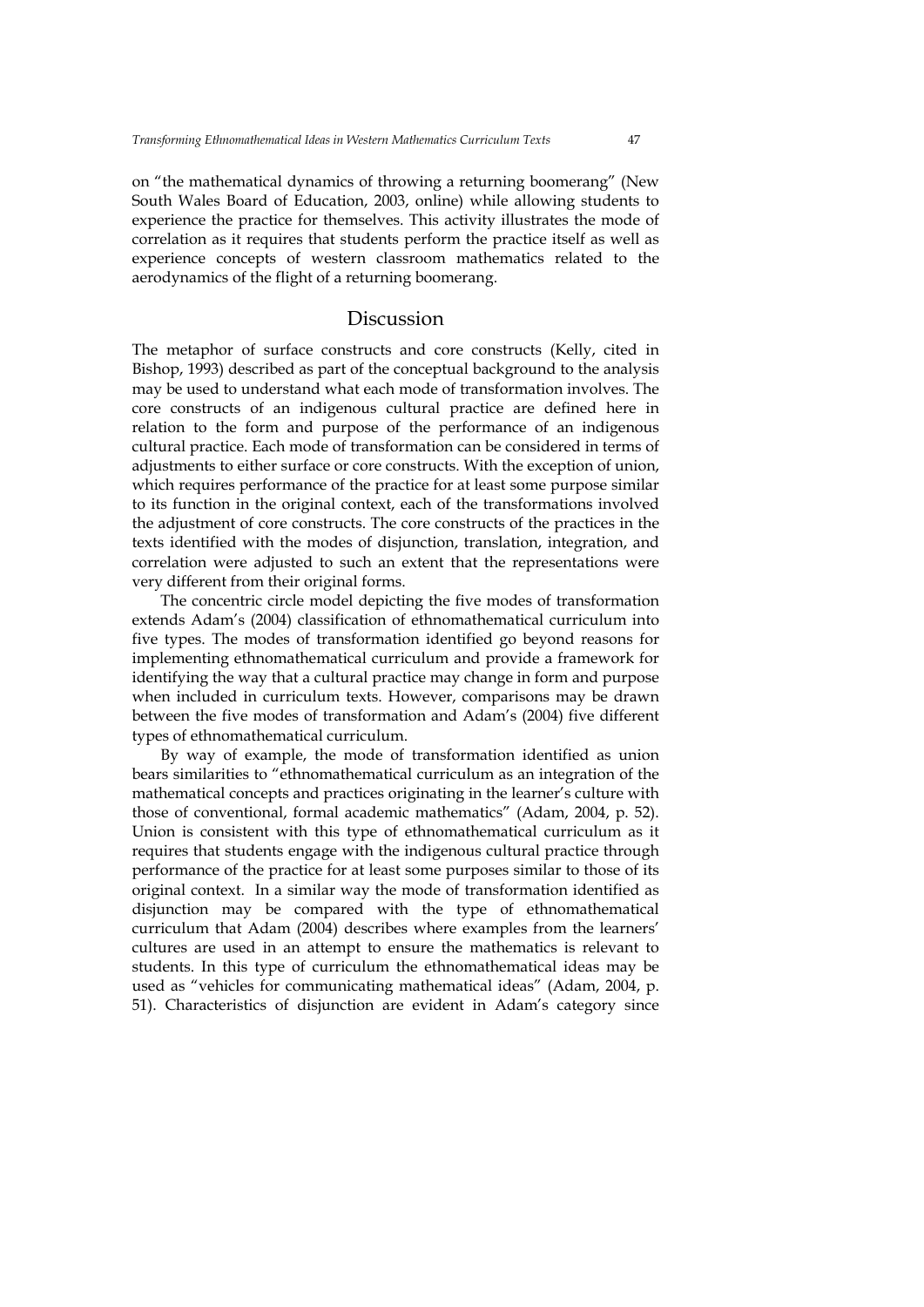students are not required to engage with the cultural practice or different ways of knowing mathematics, but the classifications are not identical.

It is important to note that the model is depicted with permeable boundaries between the rings – excluding disjunction. This conveys the possibility that an indigenous cultural practice may be subject to more than one mode of transformation within the one curriculum text. In this way, the model adds another dimension to Adam's types of ethnomathematical curriculum by acknowledging that there may be more than one reason behind the inclusion of ethnomathematical ideas in the mathematics curriculum.

The model may be seen as applying Alangui's notion of mutual interrogation in a particular way. Alangui defines mutual interrogation as "the process of setting up two systems of knowledge in parallel to each other in order to illuminate their similarities and differences and explore the potential of enhancing each other" (2006, online). Conceptualising the interaction of two different knowledge systems in this manner, that is, "in parallel" implies that there is no intersection of different ways of knowing. If two different knowledge systems are set up in parallel, they never meet and therefore one way of knowing can never influence other way of knowing. In reality, it is inevitable that different systems of knowledge that exist in the one place meet so that one may potentially provide new ways of thinking about the other. The concentric circle model acknowledges different ways of knowing that may occur when two knowledge systems intersect.

Mutual interrogation is motivated by a desire to shift perspectives or to explore transformations of western classroom mathematics and cultural practices when the two intersect (Alangui, 2006). Bishop's (1993) approaches to culture conflict in the mathematics classroom result from interrogating a cultural practice from the point of view of the western mathematics curriculum. In contrast, the five different modes of transformation identified in the study came from interrogating the ethnomathematical ideas in the western mathematics curriculum from the perspective of the indigenous cultural practices.

In order to interrogate a curriculum text from the perspective of the indigenous cultural practice the concentric circle model borrows from a combination of metaphors central to the Garma Maths curriculum (Watson-Verran, 1992). One of these metaphors conceptualises the merging of two knowledge systems as the mouth of a river where the swirling salt and fresh water currents meet (Christie & Yirrkala School Action Group, 1992; Watson-Verran, 1992). The other metaphor conceptualises time as a spiral that moves outwards from the centre (Thornton, 1995). The model therefore seeks to acknowledge the dynamic nature of culture and cultural knowledge and the intersection of different ways of knowing that may occur when indigenous cultural practices are included in western classroom mathematics curriculum texts.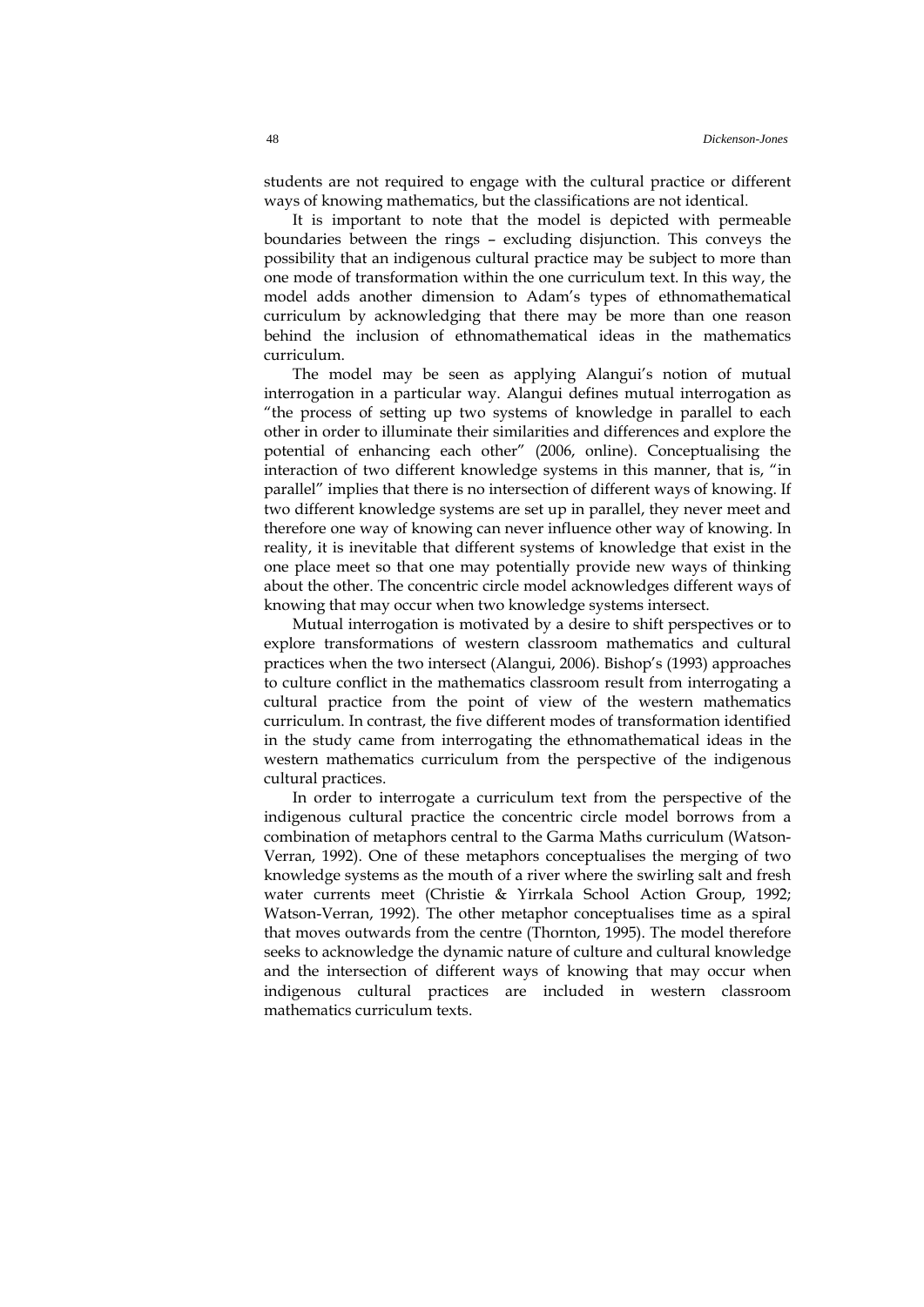## Limitations of the Study

Due to the small size of the final data set, the classification system developed is not presented as one in which it is possible to locate all mathematics texts that contain indigenous cultural practices. While every attempt was made to ensure that a range of different text-types were represented it cannot be assumed that the seven chosen were representative of the entire range of texts developed in the three countries. For example, the data set consisted only of those texts written in English and thus did not include the large number of texts that are written in Maori (Barton, Fairhall, & Trinick, 1998; New Zealand Ministry of Education, n.d.-a).

The criteria for the collection of the texts also produced a bias. A prerequisite for the inclusion of the texts was the availability of information about either the cultural practices or their mathematisations. A different set of data would have resulted had information been located about other indigenous cultural practices in the initial data set. Different modes of transformation may potentially have been identified from a different set of data.

Limiting the sources of data selection to only three countries may also have narrowed the general application of the classification system. The resources that the International Study Group on Ethnomathematics has collected on its website provide rich examples of ethnomathematics from ethnic groups including the Latino, Middle Eastern, and European (Eglash, n.d.), however these were not included in the data collection process as they did not meet the selection criteria.

Furthermore, the study was limited to mathematics texts on paper. There are other text-types, such as audio-visual materials and computer software, that contain indigenous cultural practices. For example, there are mathematics curriculum items available that encourage students to engage with simulations of Native American or African American cultural practices (Eglash, Bennett, O'Donnell, Jennings, & Cintorino, 2006). For practical reasons, these text-types were not included in the data analysed.

## Implications for Educators

The model developed in this study may be used to identify the different transformations that indigenous cultural practices may undergo when included in mathematics curriculum texts. As the Aboriginal Boomerang Dynamics (New South Wales Board of Education, 2003) example showed, indigenous cultural practices may be transformed in a variety of ways within the one curriculum text.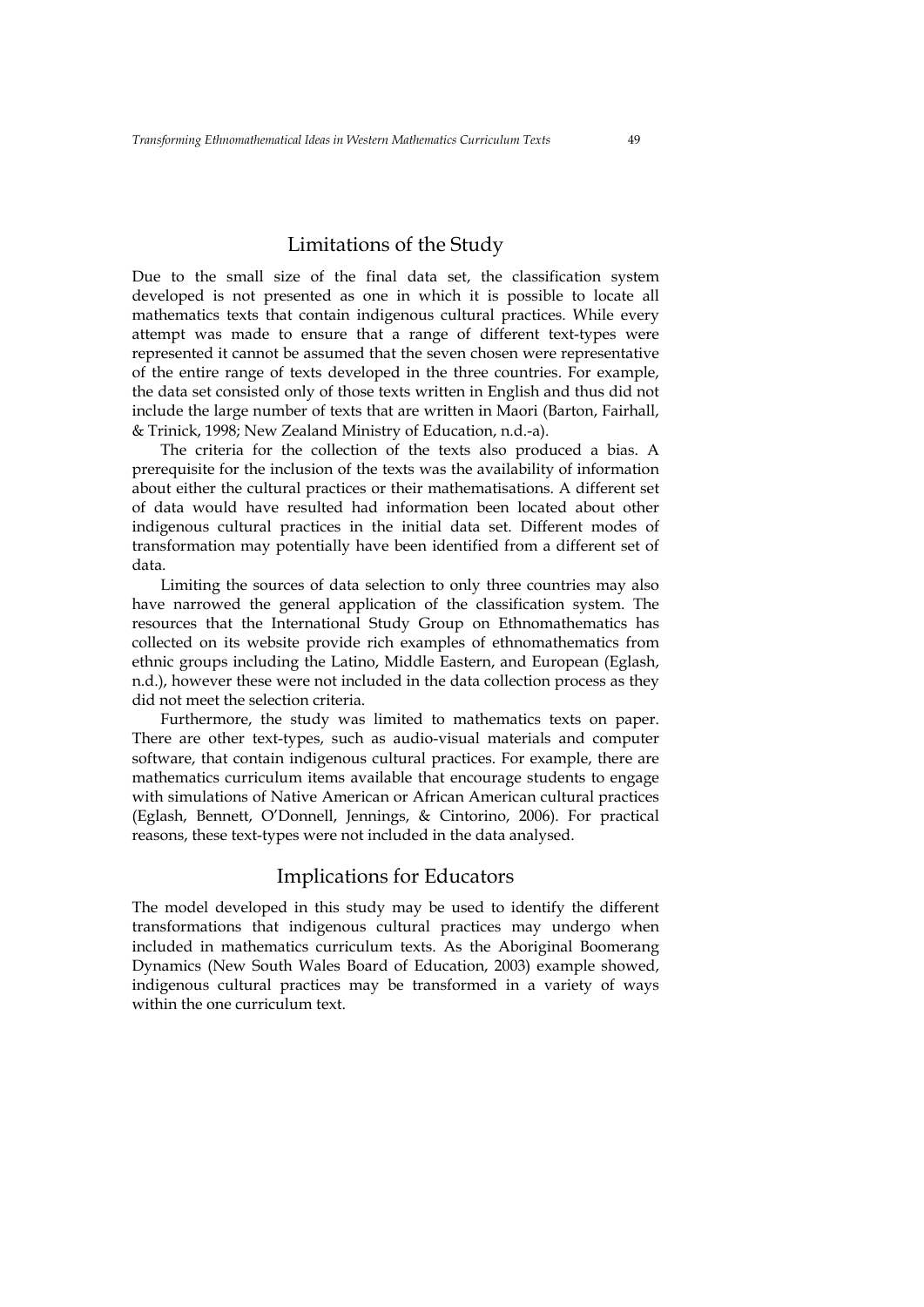The model provides a way of evaluating the suitability of mathematics curriculum resources that refer to indigenous cultural practices according to the modes of transformation of the practices involved. In this instance the different modes of transformation may be used to determine the intended outcomes and make decisions about the suitability of the text for its intended student group. For example, teachers would begin by identifying the student outcomes. The mode of transformation required to achieve these outcomes could then be determined by comparing the intended student engagement with the practices in the text to the types of student engagement corresponding to each of the modes of transformation. If the types of student engagement match the desired outcomes, then the curriculum text may be used without alteration. However, if there is a mismatch between the engagement with the representation of the cultural practice in the text and the intended student outcomes, the model provides a framework that allows teachers to modify the text so that students may reach the intended outcomes.

In addition, the model may assist teachers and curriculum writers to design relevant learning experiences that incorporate indigenous cultural practices. Once the intended student outcomes are identified, the ethnomathematical ideas can be presented utilising the most appropriate modes of transformation. For example, the outcomes may require that students engage with the cultural practice through concrete experience in order to experience different ways of knowing the western classroom mathematics. In this instance, the concentric circle model indicates that correlation is the mode of transformation that most closely matches these outcomes. Curriculum writers may then use the model as a framework to determine how the cultural practices should be transformed with reference to the types of student engagement required with the practice.

The model may also be used as an analytical tool to raise student awareness of how ehtnomathematical ideas are represented. An indigenous cultural practice in a curriculum item may teach about performance of the cultural practice in its original context, as in the modes of integration, correlation, and union. At the other end of the scale, the ethnomathematical content may be included only to teach about the western classroom mathematics perceived in the practice as in the modes of disjunction and translation. Furthermore, the model may be used so that students can analyse the different ways a cultural practice may be represented in a text.

#### Conclusion

When using ethnomathematical ideas in mathematics curriculum classroom teachers and curriculum writers should consider what student outcomes will be achieved by including a particular representation of an indigenous cultural practice. The concentric circle model of modes of transformation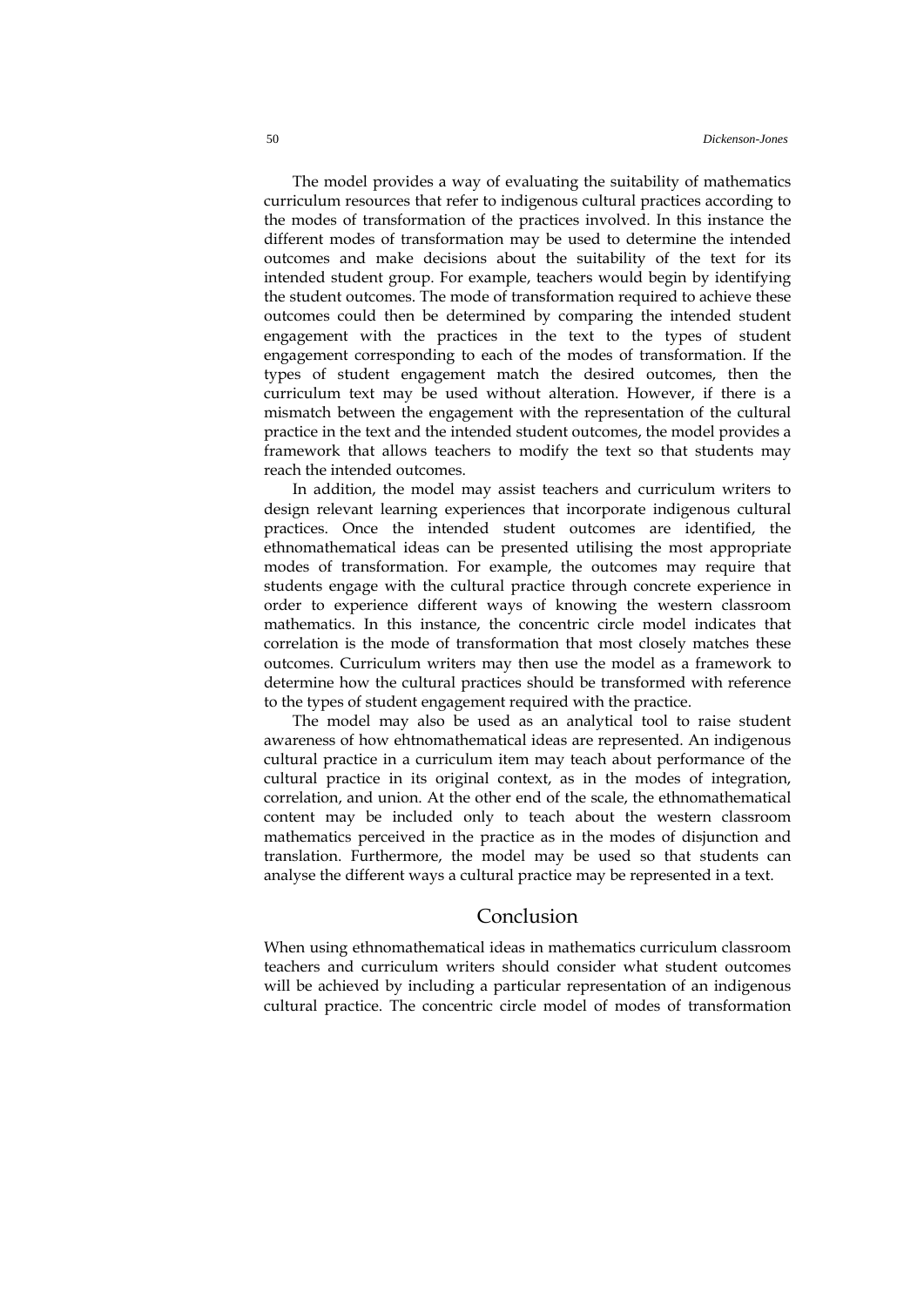provides a framework that allows teachers and curriculum writers to match the intended student outcomes with the most appropriate modes of transformation, that is, the modes of disjunction, translation, integration, correlation, and union.

The model may also be used by teachers who wish to use existing mathematics curriculum texts that contain representations of indigenous cultural practices.

The aim of the model developed in this research is not to critique the potential educational value of ethnomathematical ideas in curriculum. Rather, the model provides a tool that may allow teachers of mathematics to identify the different kinds of representations of indigenous cultural practices in ethnomathematical curriculum and to choose those that are the most suitable for their own classroom environment.

The model produced in this research (Dickenson-Jones, 2006) provides a new way to approach Alangui's (2006) concept of mutual interrogation. Unlike Bishop (1993), Adam (2004), and Begg (2001), who interrogated ethnomathematical ideas from the perspective of the western mathematics curriculum, this study interrogated the ethnomathematical ideas from the perspective of the indigenous cultural practice. The contribution that this study makes to existing research into ethnomathematical curriculum is to suggest a framework by which the modes of transformation of indigenous cultural practices may be identified and critically reflected upon from the perspective of the cultural practice.

The strength of the concentric circle model lies in acknowledging the possibility that ethnomathematical ideas might be transformed in a variety of different ways within the one curriculum text. The model also provides a visual tool for illustrating each mode of transformation relative to the others.

## Acknowledgements

The author would like to thank Doctor Jo Balatti and Associate Professor Mary Klein for their comments on earlier drafts of the manuscript.

#### References

- Adam, S. (2004). Ethnomathematical ideas in the curriculum. *Mathematics Education Research Journal*, 16(2), 49-68.
- Adam, S., Alangui, W., & Barton, B. (2003). A comment on Rowlands and Carson "Where would formal academic mathematics stand in a curriculum informed by ethnomathematics? A critical review". *Educational Studies in Mathematics, 52*, 327- 335.
- Alangui, W. (2006, February). *Mutual interrogation as an ethnomathematical approach.* PowerPoint presented at the Third International Conference on Ethnomathematics: Cultural Connections and Mathematical Manipulations, Auckland, New Zealand. Retrieved September 25<sup>th</sup>, 2007, from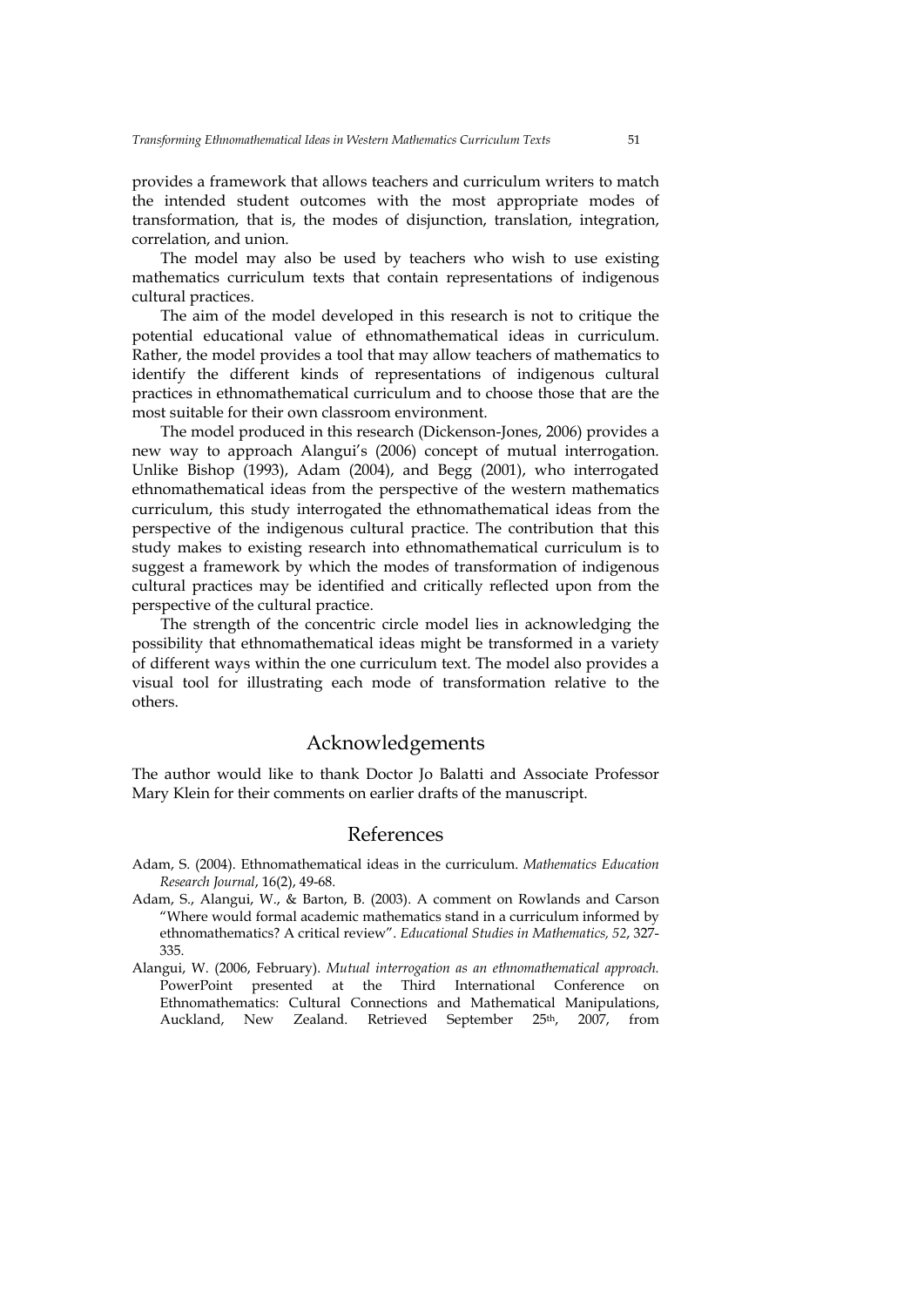[http://www.math.auckland.ac.nz/~poisard/ICEm3/2.Prez%20Given/Prez%20](http://www.math.auckland.ac.nz/%7Epoisard/ICEm3/2.Prez%20Given/Prez%20given%20ppt/Alangui-prez.ppt) [given%20ppt/Alangui-prez.ppt](http://www.math.auckland.ac.nz/%7Epoisard/ICEm3/2.Prez%20Given/Prez%20given%20ppt/Alangui-prez.ppt)

- Ascher, M. (1991). *Ethnomathematics; a multicultural view of mathematical ideas.* Pacific Grove, California: Brooks/Cole Publishing Company.
- Barlow, A. (1994). *Aboriginal technology: Boomerangs and throwing sticks.* Melbourne: MacMillan Education Australia.
- Barton, B. Fairhall, U. & Trinick, T. (1998). Tikanga reo tatai: Issues in the development of a Maori mathematics register. *For the Learning of Mathematics, 18(1)*, 3-9.
- Begg, A. (2001). Ethnomathematics: Why and what else? *ZDM, 33(3)*, 71-74.
- Bishop, A. J. (1988). *Mathematical enculturation*. Dordrecht, Netherlands: Kluwer Academic Publishers.
- Bishop, A. J. (1993, July). *Conceptualising cultural and social contexts in mathematics education.* Paper presented at the Contexts in Mathematics Education Conference, Brisbane.
- Christie, M., & Yirrkala School Action Group (1992). *Garma maths.* Yirrkala: Yirrkala Literature Production Centre.
- Cislunar Aerospace Incorporated (1997). Sports: The boomerang. Retrieved June 21st, 2006, from [http://wings.avklids.com/Book/Sports/instructor/boomerang](http://wings.avklids.com/Book/Sports/instructor/boomerang-o1.html)[o1.html](http://wings.avklids.com/Book/Sports/instructor/boomerang-o1.html)
- Cooke, M. (1990). *Seeing Yolngu, seeing mathematics.* Batchelor, Northern Territory: AIATSIS Library.
- Dickenson-Jones, A. (2006). *Transformations of indigenous cultural practices: Different ways of knowing in mathematics curriculum.* Unpublished Honours thesis, James Cook University, Townsville.
- Eglash, R. (n.d.). The international study group on ethnomathematics. Retrieved October 23<sup>rd</sup>, 2006, from [http://www.rpi.edu/~eglash/isgem.dir/isgem.2.htm](http://www.rpi.edu/%7Eeglash/isgem.dir/isgem.2.htm)
- Eglash, R., Bennett, A., O'Donnell, C., Jennings, S., & Cintorino, M. (2006). Culturally situated design tools: Ethnocomputing from field site to classroom. *American Anthropologist, 108(2)*, 347-363.
- Hess, F. (1975). Boomerangs, aerodynamics and motion. Groningen: Verenigde Reproduktie Bedrijven.
- Hirsch-Dubin, F. (2006, February). *Evolution of a dream: The emergence of Mayan ethnomathematics and indigenous ways of knowing at a Mayan autonomous school in Chiapas, Mexico.* Paper presented at the Third International Conference on Ethnomathematics: Cultural Connections and Mathematical Manipulations, Auckland, New Zealand. Retrieved October 16th, 2006, from [http://www.math.auckland.ac.nz/~poisard/ICEm3/GivenPrez.html](http://www.math.auckland.ac.nz/%7Epoisard/ICEm3/GivenPrez.html)
- Knijnik, G. (2002). Curriculum, culture and ethnomathematics: The practices of 'cubagem of wood' in the Brazilian landless movement. *Journal of Intercultural Studies, 23(2)*, 150-165.
- New South Wales Board of Education. (2003). *Working mathematically at Coonabarabran: A mathematics in indigenous contexts unit for years 6 – 8. Retrieved*<br>March 13<sup>th</sup>, 2006, from http://ab-March 13th, 2006, from [http://ab](http://ab-ed.boardofstudies.nsw.edu.au/files/coona_unit_and_worksheets.swf)[ed.boardofstudies.nsw.edu.au/files/coona\\_unit\\_and\\_worksheets.swf](http://ab-ed.boardofstudies.nsw.edu.au/files/coona_unit_and_worksheets.swf)
- New Zealand Ministry of Education. (2004). National certificate of educational achievement: 'Pasifika patterns'. Retrieved March 12th, 2006, from [http://www.tki.org.nz/r/ncea/maths1\\_4Yv5\\_28dec03.doc](http://www.tki.org.nz/r/ncea/maths1_4Yv5_28dec03.doc)